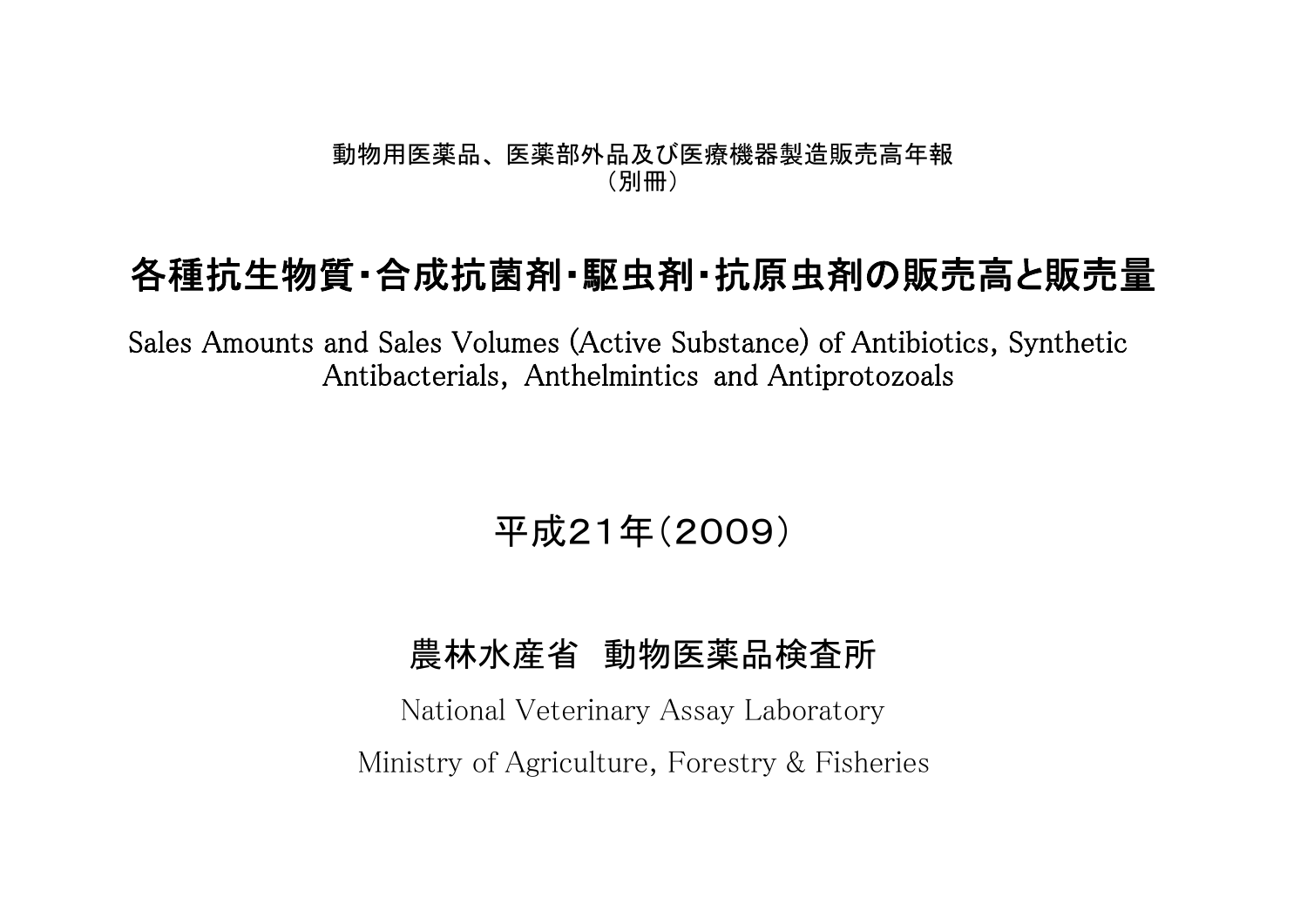## 各種抗生物質・合成抗菌剤・駆虫剤・抗原虫剤の販売高と販売量

Sales Amounts and Sales Volumes (Active Substance) of Antibiotics, Synthetic Antibacterials, Anthelmintics and Antiprotozoals

| 販売高金額 原末換算量<br>水産用<br>水産用<br>系統名<br>区分<br>投与経路<br>肉用牛<br>乳用牛<br>馬<br>豚<br>肉用鶏<br>採卵鶏<br>犬・猫<br>(海水)<br>観賞魚<br>その他<br>(淡水)<br>(千円)<br>(Kg)<br>Class<br>Active substance<br>Pig<br>Others<br>Route of administration<br>Sales amount<br>Amount of pure<br>Beef<br>Dairy<br>Horse<br>Broiler<br>Dog/Cat<br>Fish<br>Fish<br>Ornamental<br>Layer<br>$(*1,000)$<br>active substance<br>Cattle<br>Freshwater)<br>(Seawater)<br>Fish<br>Cow<br>(Kg)<br>アミノグリコシド系<br>塩酸スペクチノマイシン<br>経口 Oral<br>Spectinomycin HCI<br>$\mathbf 0$<br>$\mathbf 0$<br>Antibiotics<br>Aminoglycosides<br>成分·計 Total<br>$\mathbf 0$<br>$\mathbf 0$<br>100<br>経口 Oral<br>13,203<br>298.0<br>硫酸アプラマイシン<br>Apramycin sulfate<br>成分·計 Total<br>13,203<br>298.0<br>56,565<br>5,739.6<br>50<br>20<br>30<br>経口 Oral<br>硫酸カナマイシン<br>Kanamycin sulfate<br>2.7<br>注射 Injection<br>323,404<br>4487.9<br>14.7<br>28.1<br>0.2<br>52.5<br>1.8<br>93,807<br>132.6<br>100<br>注入·挿入 Infusion<br>100<br>23,230<br>178.0<br>その他 Others<br>成分·計 Total<br>497,006<br>10,538.1<br>経口 Oral<br>硫酸ゲンタマイシン<br>$\mathbf 0$<br>$\mathbf 0$<br>Gentamicin sulfate<br>17,117<br>100<br>4.1<br>注射 Injection<br>100<br>141,091<br>9.5<br>その他 Others<br>成分·計 Total<br>158,208<br>13.6<br>Dihydrostreptomycin<br>注射 Injection<br>3.8<br>硫酸ジヒドロストレプトマイシン<br>158,266<br>4,213.0<br>10.2<br>35.3<br>45.4<br>0.4<br>4.9<br>sulfate<br>0.07<br>164,357<br>945.7<br>99.85<br>0.01<br>0.06<br>注入·挿入 Infusion<br>成分·計 Total<br>322,623<br>5,158.7<br>0.3<br>0.3<br>9.9<br>硫酸ストレプトマイシン<br>経口 Oral<br>213,414<br>31,236.4<br>68.9<br>20.6<br>Streptomycin sulfate<br>$\mathbf{0}$<br>$\mathbf 0$<br>注入·挿入 Infusion<br>成分·計 Total<br>213,414<br>31236.4<br>経口 Oral<br>548.2<br>5.6<br>8.4<br>85.9<br>硫酸フラジオマイシン<br>20,521<br>Fradiomycin sulfate<br>683<br>1.5<br>100<br>注射 Injection<br>80.8<br>100<br>注入·挿入 Infusion<br>25,683<br>9.3<br>100<br>経皮 Cutaneous<br>33,252<br>成分·計 Total<br>639.9<br>80,139<br>系統名·計 Class Total<br>47,885<br>1,284,593<br>セフェム系<br>セファゾリン<br>注入·挿入 Infusion<br>719.9<br>100<br>Cefazolin<br>504,051<br>Cephalosporins<br>成分·計 Total<br>504,051<br>719.9<br>12.2<br>87.8<br>196,091<br>932.0<br>セファゾリンナトリウム<br>Cefazolin sodium<br>注射 Injection<br>成分·計 Total<br>932.0<br>196,091<br>Cefazolin sodium<br>100<br>203.3<br>セファゾリンナトリウム水和物<br>注射 Injection<br>27,178<br>hydrate<br>成分·計 Total<br>27,178<br>203.3<br>セファピリンナトリウム<br>61.3<br>100<br>Cefapirin sodium<br>注入·挿入 Infusion<br>64,352<br>成分·計 Total<br>64,352<br>61.3 | H <sub>21</sub> |  |  |  |  |  | 対象動物別推定割合 (%) | Estimated Percentages of Sales for Each Animals Species |  |  |
|-------------------------------------------------------------------------------------------------------------------------------------------------------------------------------------------------------------------------------------------------------------------------------------------------------------------------------------------------------------------------------------------------------------------------------------------------------------------------------------------------------------------------------------------------------------------------------------------------------------------------------------------------------------------------------------------------------------------------------------------------------------------------------------------------------------------------------------------------------------------------------------------------------------------------------------------------------------------------------------------------------------------------------------------------------------------------------------------------------------------------------------------------------------------------------------------------------------------------------------------------------------------------------------------------------------------------------------------------------------------------------------------------------------------------------------------------------------------------------------------------------------------------------------------------------------------------------------------------------------------------------------------------------------------------------------------------------------------------------------------------------------------------------------------------------------------------------------------------------------------------------------------------------------------------------------------------------------------------------------------------------------------------------------------------------------------------------------------------------------------------------------------------------------------------------------------------------------------------------------------------------------------------------------------------------------------------------------------------------------------------------------------------------------------------------------------------------------------------------|-----------------|--|--|--|--|--|---------------|---------------------------------------------------------|--|--|
| 抗生物質                                                                                                                                                                                                                                                                                                                                                                                                                                                                                                                                                                                                                                                                                                                                                                                                                                                                                                                                                                                                                                                                                                                                                                                                                                                                                                                                                                                                                                                                                                                                                                                                                                                                                                                                                                                                                                                                                                                                                                                                                                                                                                                                                                                                                                                                                                                                                                                                                                                                          |                 |  |  |  |  |  |               |                                                         |  |  |
|                                                                                                                                                                                                                                                                                                                                                                                                                                                                                                                                                                                                                                                                                                                                                                                                                                                                                                                                                                                                                                                                                                                                                                                                                                                                                                                                                                                                                                                                                                                                                                                                                                                                                                                                                                                                                                                                                                                                                                                                                                                                                                                                                                                                                                                                                                                                                                                                                                                                               |                 |  |  |  |  |  |               |                                                         |  |  |
|                                                                                                                                                                                                                                                                                                                                                                                                                                                                                                                                                                                                                                                                                                                                                                                                                                                                                                                                                                                                                                                                                                                                                                                                                                                                                                                                                                                                                                                                                                                                                                                                                                                                                                                                                                                                                                                                                                                                                                                                                                                                                                                                                                                                                                                                                                                                                                                                                                                                               |                 |  |  |  |  |  |               |                                                         |  |  |
|                                                                                                                                                                                                                                                                                                                                                                                                                                                                                                                                                                                                                                                                                                                                                                                                                                                                                                                                                                                                                                                                                                                                                                                                                                                                                                                                                                                                                                                                                                                                                                                                                                                                                                                                                                                                                                                                                                                                                                                                                                                                                                                                                                                                                                                                                                                                                                                                                                                                               |                 |  |  |  |  |  |               |                                                         |  |  |
|                                                                                                                                                                                                                                                                                                                                                                                                                                                                                                                                                                                                                                                                                                                                                                                                                                                                                                                                                                                                                                                                                                                                                                                                                                                                                                                                                                                                                                                                                                                                                                                                                                                                                                                                                                                                                                                                                                                                                                                                                                                                                                                                                                                                                                                                                                                                                                                                                                                                               |                 |  |  |  |  |  |               |                                                         |  |  |
|                                                                                                                                                                                                                                                                                                                                                                                                                                                                                                                                                                                                                                                                                                                                                                                                                                                                                                                                                                                                                                                                                                                                                                                                                                                                                                                                                                                                                                                                                                                                                                                                                                                                                                                                                                                                                                                                                                                                                                                                                                                                                                                                                                                                                                                                                                                                                                                                                                                                               |                 |  |  |  |  |  |               |                                                         |  |  |
|                                                                                                                                                                                                                                                                                                                                                                                                                                                                                                                                                                                                                                                                                                                                                                                                                                                                                                                                                                                                                                                                                                                                                                                                                                                                                                                                                                                                                                                                                                                                                                                                                                                                                                                                                                                                                                                                                                                                                                                                                                                                                                                                                                                                                                                                                                                                                                                                                                                                               |                 |  |  |  |  |  |               |                                                         |  |  |
|                                                                                                                                                                                                                                                                                                                                                                                                                                                                                                                                                                                                                                                                                                                                                                                                                                                                                                                                                                                                                                                                                                                                                                                                                                                                                                                                                                                                                                                                                                                                                                                                                                                                                                                                                                                                                                                                                                                                                                                                                                                                                                                                                                                                                                                                                                                                                                                                                                                                               |                 |  |  |  |  |  |               |                                                         |  |  |
|                                                                                                                                                                                                                                                                                                                                                                                                                                                                                                                                                                                                                                                                                                                                                                                                                                                                                                                                                                                                                                                                                                                                                                                                                                                                                                                                                                                                                                                                                                                                                                                                                                                                                                                                                                                                                                                                                                                                                                                                                                                                                                                                                                                                                                                                                                                                                                                                                                                                               |                 |  |  |  |  |  |               |                                                         |  |  |
|                                                                                                                                                                                                                                                                                                                                                                                                                                                                                                                                                                                                                                                                                                                                                                                                                                                                                                                                                                                                                                                                                                                                                                                                                                                                                                                                                                                                                                                                                                                                                                                                                                                                                                                                                                                                                                                                                                                                                                                                                                                                                                                                                                                                                                                                                                                                                                                                                                                                               |                 |  |  |  |  |  |               |                                                         |  |  |
|                                                                                                                                                                                                                                                                                                                                                                                                                                                                                                                                                                                                                                                                                                                                                                                                                                                                                                                                                                                                                                                                                                                                                                                                                                                                                                                                                                                                                                                                                                                                                                                                                                                                                                                                                                                                                                                                                                                                                                                                                                                                                                                                                                                                                                                                                                                                                                                                                                                                               |                 |  |  |  |  |  |               |                                                         |  |  |
|                                                                                                                                                                                                                                                                                                                                                                                                                                                                                                                                                                                                                                                                                                                                                                                                                                                                                                                                                                                                                                                                                                                                                                                                                                                                                                                                                                                                                                                                                                                                                                                                                                                                                                                                                                                                                                                                                                                                                                                                                                                                                                                                                                                                                                                                                                                                                                                                                                                                               |                 |  |  |  |  |  |               |                                                         |  |  |
|                                                                                                                                                                                                                                                                                                                                                                                                                                                                                                                                                                                                                                                                                                                                                                                                                                                                                                                                                                                                                                                                                                                                                                                                                                                                                                                                                                                                                                                                                                                                                                                                                                                                                                                                                                                                                                                                                                                                                                                                                                                                                                                                                                                                                                                                                                                                                                                                                                                                               |                 |  |  |  |  |  |               |                                                         |  |  |
|                                                                                                                                                                                                                                                                                                                                                                                                                                                                                                                                                                                                                                                                                                                                                                                                                                                                                                                                                                                                                                                                                                                                                                                                                                                                                                                                                                                                                                                                                                                                                                                                                                                                                                                                                                                                                                                                                                                                                                                                                                                                                                                                                                                                                                                                                                                                                                                                                                                                               |                 |  |  |  |  |  |               |                                                         |  |  |
|                                                                                                                                                                                                                                                                                                                                                                                                                                                                                                                                                                                                                                                                                                                                                                                                                                                                                                                                                                                                                                                                                                                                                                                                                                                                                                                                                                                                                                                                                                                                                                                                                                                                                                                                                                                                                                                                                                                                                                                                                                                                                                                                                                                                                                                                                                                                                                                                                                                                               |                 |  |  |  |  |  |               |                                                         |  |  |
|                                                                                                                                                                                                                                                                                                                                                                                                                                                                                                                                                                                                                                                                                                                                                                                                                                                                                                                                                                                                                                                                                                                                                                                                                                                                                                                                                                                                                                                                                                                                                                                                                                                                                                                                                                                                                                                                                                                                                                                                                                                                                                                                                                                                                                                                                                                                                                                                                                                                               |                 |  |  |  |  |  |               |                                                         |  |  |
|                                                                                                                                                                                                                                                                                                                                                                                                                                                                                                                                                                                                                                                                                                                                                                                                                                                                                                                                                                                                                                                                                                                                                                                                                                                                                                                                                                                                                                                                                                                                                                                                                                                                                                                                                                                                                                                                                                                                                                                                                                                                                                                                                                                                                                                                                                                                                                                                                                                                               |                 |  |  |  |  |  |               |                                                         |  |  |
|                                                                                                                                                                                                                                                                                                                                                                                                                                                                                                                                                                                                                                                                                                                                                                                                                                                                                                                                                                                                                                                                                                                                                                                                                                                                                                                                                                                                                                                                                                                                                                                                                                                                                                                                                                                                                                                                                                                                                                                                                                                                                                                                                                                                                                                                                                                                                                                                                                                                               |                 |  |  |  |  |  |               |                                                         |  |  |
|                                                                                                                                                                                                                                                                                                                                                                                                                                                                                                                                                                                                                                                                                                                                                                                                                                                                                                                                                                                                                                                                                                                                                                                                                                                                                                                                                                                                                                                                                                                                                                                                                                                                                                                                                                                                                                                                                                                                                                                                                                                                                                                                                                                                                                                                                                                                                                                                                                                                               |                 |  |  |  |  |  |               |                                                         |  |  |
|                                                                                                                                                                                                                                                                                                                                                                                                                                                                                                                                                                                                                                                                                                                                                                                                                                                                                                                                                                                                                                                                                                                                                                                                                                                                                                                                                                                                                                                                                                                                                                                                                                                                                                                                                                                                                                                                                                                                                                                                                                                                                                                                                                                                                                                                                                                                                                                                                                                                               |                 |  |  |  |  |  |               |                                                         |  |  |
|                                                                                                                                                                                                                                                                                                                                                                                                                                                                                                                                                                                                                                                                                                                                                                                                                                                                                                                                                                                                                                                                                                                                                                                                                                                                                                                                                                                                                                                                                                                                                                                                                                                                                                                                                                                                                                                                                                                                                                                                                                                                                                                                                                                                                                                                                                                                                                                                                                                                               |                 |  |  |  |  |  |               |                                                         |  |  |
|                                                                                                                                                                                                                                                                                                                                                                                                                                                                                                                                                                                                                                                                                                                                                                                                                                                                                                                                                                                                                                                                                                                                                                                                                                                                                                                                                                                                                                                                                                                                                                                                                                                                                                                                                                                                                                                                                                                                                                                                                                                                                                                                                                                                                                                                                                                                                                                                                                                                               |                 |  |  |  |  |  |               |                                                         |  |  |
|                                                                                                                                                                                                                                                                                                                                                                                                                                                                                                                                                                                                                                                                                                                                                                                                                                                                                                                                                                                                                                                                                                                                                                                                                                                                                                                                                                                                                                                                                                                                                                                                                                                                                                                                                                                                                                                                                                                                                                                                                                                                                                                                                                                                                                                                                                                                                                                                                                                                               |                 |  |  |  |  |  |               |                                                         |  |  |
|                                                                                                                                                                                                                                                                                                                                                                                                                                                                                                                                                                                                                                                                                                                                                                                                                                                                                                                                                                                                                                                                                                                                                                                                                                                                                                                                                                                                                                                                                                                                                                                                                                                                                                                                                                                                                                                                                                                                                                                                                                                                                                                                                                                                                                                                                                                                                                                                                                                                               |                 |  |  |  |  |  |               |                                                         |  |  |
|                                                                                                                                                                                                                                                                                                                                                                                                                                                                                                                                                                                                                                                                                                                                                                                                                                                                                                                                                                                                                                                                                                                                                                                                                                                                                                                                                                                                                                                                                                                                                                                                                                                                                                                                                                                                                                                                                                                                                                                                                                                                                                                                                                                                                                                                                                                                                                                                                                                                               |                 |  |  |  |  |  |               |                                                         |  |  |
|                                                                                                                                                                                                                                                                                                                                                                                                                                                                                                                                                                                                                                                                                                                                                                                                                                                                                                                                                                                                                                                                                                                                                                                                                                                                                                                                                                                                                                                                                                                                                                                                                                                                                                                                                                                                                                                                                                                                                                                                                                                                                                                                                                                                                                                                                                                                                                                                                                                                               |                 |  |  |  |  |  |               |                                                         |  |  |
|                                                                                                                                                                                                                                                                                                                                                                                                                                                                                                                                                                                                                                                                                                                                                                                                                                                                                                                                                                                                                                                                                                                                                                                                                                                                                                                                                                                                                                                                                                                                                                                                                                                                                                                                                                                                                                                                                                                                                                                                                                                                                                                                                                                                                                                                                                                                                                                                                                                                               |                 |  |  |  |  |  |               |                                                         |  |  |
|                                                                                                                                                                                                                                                                                                                                                                                                                                                                                                                                                                                                                                                                                                                                                                                                                                                                                                                                                                                                                                                                                                                                                                                                                                                                                                                                                                                                                                                                                                                                                                                                                                                                                                                                                                                                                                                                                                                                                                                                                                                                                                                                                                                                                                                                                                                                                                                                                                                                               |                 |  |  |  |  |  |               |                                                         |  |  |
|                                                                                                                                                                                                                                                                                                                                                                                                                                                                                                                                                                                                                                                                                                                                                                                                                                                                                                                                                                                                                                                                                                                                                                                                                                                                                                                                                                                                                                                                                                                                                                                                                                                                                                                                                                                                                                                                                                                                                                                                                                                                                                                                                                                                                                                                                                                                                                                                                                                                               |                 |  |  |  |  |  |               |                                                         |  |  |
|                                                                                                                                                                                                                                                                                                                                                                                                                                                                                                                                                                                                                                                                                                                                                                                                                                                                                                                                                                                                                                                                                                                                                                                                                                                                                                                                                                                                                                                                                                                                                                                                                                                                                                                                                                                                                                                                                                                                                                                                                                                                                                                                                                                                                                                                                                                                                                                                                                                                               |                 |  |  |  |  |  |               |                                                         |  |  |
|                                                                                                                                                                                                                                                                                                                                                                                                                                                                                                                                                                                                                                                                                                                                                                                                                                                                                                                                                                                                                                                                                                                                                                                                                                                                                                                                                                                                                                                                                                                                                                                                                                                                                                                                                                                                                                                                                                                                                                                                                                                                                                                                                                                                                                                                                                                                                                                                                                                                               |                 |  |  |  |  |  |               |                                                         |  |  |
|                                                                                                                                                                                                                                                                                                                                                                                                                                                                                                                                                                                                                                                                                                                                                                                                                                                                                                                                                                                                                                                                                                                                                                                                                                                                                                                                                                                                                                                                                                                                                                                                                                                                                                                                                                                                                                                                                                                                                                                                                                                                                                                                                                                                                                                                                                                                                                                                                                                                               |                 |  |  |  |  |  |               |                                                         |  |  |
|                                                                                                                                                                                                                                                                                                                                                                                                                                                                                                                                                                                                                                                                                                                                                                                                                                                                                                                                                                                                                                                                                                                                                                                                                                                                                                                                                                                                                                                                                                                                                                                                                                                                                                                                                                                                                                                                                                                                                                                                                                                                                                                                                                                                                                                                                                                                                                                                                                                                               |                 |  |  |  |  |  |               |                                                         |  |  |
|                                                                                                                                                                                                                                                                                                                                                                                                                                                                                                                                                                                                                                                                                                                                                                                                                                                                                                                                                                                                                                                                                                                                                                                                                                                                                                                                                                                                                                                                                                                                                                                                                                                                                                                                                                                                                                                                                                                                                                                                                                                                                                                                                                                                                                                                                                                                                                                                                                                                               |                 |  |  |  |  |  |               |                                                         |  |  |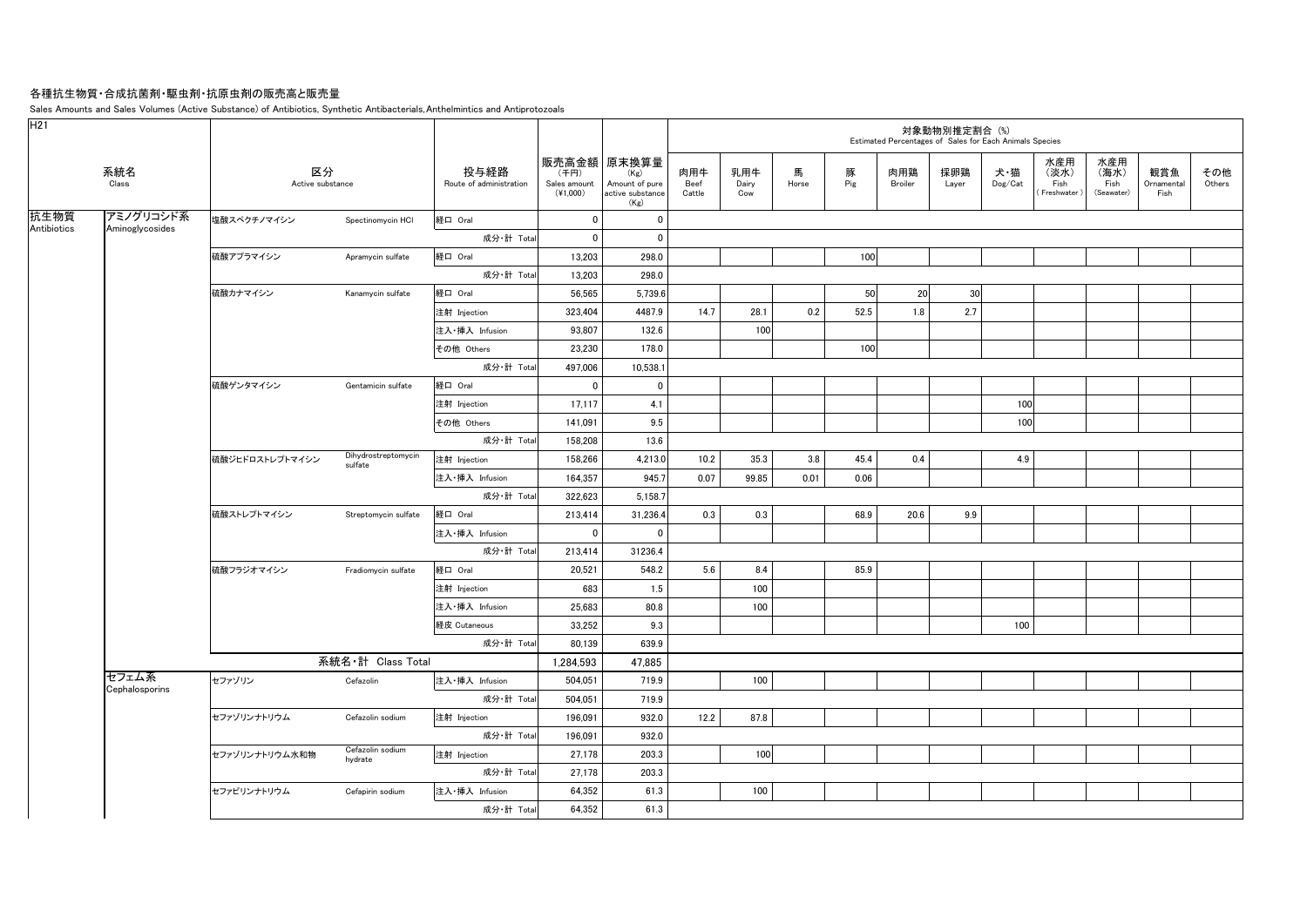|                            |                                                     |                       |                                 |                                  |                                                                   |                       |                     |            |          | Estimated Percentages of Sales for Each Animals Species | 対象動物別推定割合 (%) |                |                                    |                                   |                           |               |
|----------------------------|-----------------------------------------------------|-----------------------|---------------------------------|----------------------------------|-------------------------------------------------------------------|-----------------------|---------------------|------------|----------|---------------------------------------------------------|---------------|----------------|------------------------------------|-----------------------------------|---------------------------|---------------|
| 系統名<br>Class               | 区分<br>Active substance                              |                       | 投与経路<br>Route of administration | (千円)<br>Sales amount<br>(41,000) | 販売高金額 原末換算量<br>(Kg)<br>Amount of pure<br>active substance<br>(Kg) | 肉用牛<br>Beef<br>Cattle | 乳用牛<br>Dairy<br>Cow | 馬<br>Horse | 豚<br>Pig | 肉用鶏<br>Broiler                                          | 採卵鶏<br>Layer  | 犬・猫<br>Dog/Cat | 水産用<br>(淡水)<br>Fish<br>Freshwater) | 水産用<br>(海水)<br>Fish<br>(Seawater) | 観賞魚<br>Ornamental<br>Fish | その他<br>Others |
|                            | セファピリンベンザチン                                         | Cephapirin benzathine | 注入·挿入 Infusion                  | 26,771                           | 29.8                                                              |                       | 100                 |            |          |                                                         |               |                |                                    |                                   |                           |               |
|                            |                                                     |                       | 成分·計 Total                      | 26.771                           | 29.8                                                              |                       |                     |            |          |                                                         |               |                |                                    |                                   |                           |               |
|                            | セファレキシン                                             | Cephalexin            | 経口 Oral                         | 83,950                           | 875.1                                                             |                       |                     |            |          |                                                         |               | 100            |                                    |                                   |                           |               |
|                            |                                                     |                       | 成分·計 Total                      | 83,950                           | 875.1                                                             |                       |                     |            |          |                                                         |               |                |                                    |                                   |                           |               |
|                            | セファロニウム                                             | Cephalonium           | 注入·挿入 Infusion                  | 184,712                          | 240.0                                                             |                       | 100                 |            |          |                                                         |               |                |                                    |                                   |                           |               |
|                            |                                                     |                       | 成分·計 Total                      | 184,712                          | 240.0                                                             |                       |                     |            |          |                                                         |               |                |                                    |                                   |                           |               |
|                            | セフォベシンナトリウム                                         | Cefovecin sodium      | 注射 Injection                    | 889,343                          | 35.0                                                              |                       |                     |            |          |                                                         |               | 100            |                                    |                                   |                           |               |
|                            |                                                     |                       | 成分·計 Total                      | 889,343                          | 35.0                                                              |                       |                     |            |          |                                                         |               |                |                                    |                                   |                           |               |
|                            | セフチオフルナトリウム                                         | Ceftiofur sodium      | 注射 Injection                    | 609,732                          | 453.6                                                             | 20 <sup>1</sup>       | 10 <sup>1</sup>     |            | 70       |                                                         |               |                |                                    |                                   |                           |               |
|                            |                                                     |                       | 成分·計 Total                      | 609,732                          | 453.6                                                             |                       |                     |            |          |                                                         |               |                |                                    |                                   |                           |               |
|                            | セフロキシムナトリウム                                         | Cefuroxime sodium     | 注入·挿入 Infusion                  | 100,774                          | 134.8                                                             |                       | 100                 |            |          |                                                         |               |                |                                    |                                   |                           |               |
|                            |                                                     |                       | 成分·計 Total                      | 100,774                          | 134.8                                                             |                       |                     |            |          |                                                         |               |                |                                    |                                   |                           |               |
|                            | 硫酸セフキノム                                             | Cefquinome sulfate    | 注射 Injection                    | 58,307                           | 40.8                                                              | 43                    | 57                  |            |          |                                                         |               |                |                                    |                                   |                           |               |
|                            |                                                     |                       | 成分·計 Total                      | 58,307                           | 40.8                                                              |                       |                     |            |          |                                                         |               |                |                                    |                                   |                           |               |
|                            |                                                     | 系統名・計 Class Total     |                                 | 2,745,261                        | 3,725                                                             |                       |                     |            |          |                                                         |               |                |                                    |                                   |                           |               |
| テトラサイクリン系<br>Tetracyclines | アルキルトリメチルアンモニウムカル Oxytetracycline<br>シウムオキシテトラサイクリン | quaternary salts      | 経口 Oral                         | 102.329                          | 12.946.4                                                          |                       |                     |            | 32.2     | 6.8                                                     |               |                |                                    | 61.0                              |                           |               |
|                            |                                                     |                       | 成分·計 Total                      | 102,329                          | 12,946.4                                                          |                       |                     |            |          |                                                         |               |                |                                    |                                   |                           |               |
|                            | オキシテトラサイクリン                                         | Oxytetracycline       | 経口 Oral                         | 361,643                          | 174,578.0                                                         | 1.2                   | 2.4                 |            | 88.9     | 5.4                                                     | 2.0           |                |                                    |                                   |                           |               |
|                            |                                                     |                       | 注射 Injection                    | 113,664                          | 908.5                                                             | 13.3                  | 4.7                 |            | 82.0     |                                                         |               |                |                                    |                                   |                           |               |
|                            |                                                     |                       | 成分·計 Total                      | 475,307                          | 175,486.5                                                         |                       |                     |            |          |                                                         |               |                |                                    |                                   |                           |               |
|                            | 塩酸オキシテトラサイクリン                                       | Oxytetracycline HCI   | 経口 Oral                         | 287,225                          | 51,523.5                                                          | 0.1                   | 0.2                 |            | 0.1      | 0.3                                                     | 0.2           |                |                                    | 99.2                              |                           |               |
|                            |                                                     |                       | 注射 Injection                    | 99,260                           | 719.7                                                             | 24.2                  | 27.5                |            | 34.9     | 12.6                                                    | 0.8           |                |                                    |                                   |                           |               |
|                            |                                                     |                       | 注入·挿入 Infusion                  | 18,025                           | 81.5                                                              |                       | 100                 |            |          |                                                         |               |                |                                    |                                   |                           |               |
|                            |                                                     |                       | 経皮 Cutaneous                    | $\mathbf 0$                      | $\mathbf 0$                                                       |                       |                     |            |          |                                                         |               |                |                                    |                                   |                           |               |
|                            |                                                     |                       | 成分·計 Total                      | 404,510                          | 52324.6                                                           |                       |                     |            |          |                                                         |               |                |                                    |                                   |                           |               |
|                            | 塩酸クロルテトラサイクリン                                       | Chlortetracycline HCI | 経口 Oral                         | 481,949                          | 101,397.5                                                         | 7.9                   | 8.1                 |            | 74.2     | 6.3                                                     | 3.7           |                |                                    |                                   |                           |               |
|                            |                                                     |                       | 成分·計 Total                      | 481,949                          | 101,397.5                                                         |                       |                     |            |          |                                                         |               |                |                                    |                                   |                           |               |
|                            | 塩酸ドキシサイクリン                                          | Doxycycline HCI       | 経口 Oral                         | 619,124                          | 30,326.7                                                          |                       |                     |            | 85.9     | 14.1                                                    |               |                |                                    |                                   |                           |               |
|                            |                                                     |                       | 成分·計 Total                      | 619,124                          | 30,326.7                                                          |                       |                     |            |          |                                                         |               |                |                                    |                                   |                           |               |
|                            |                                                     | 系統名・計 Class Total     |                                 | 2,083,219                        | 372,482                                                           |                       |                     |            |          |                                                         |               |                |                                    |                                   |                           |               |
| ペニシリン系<br>Penicillins      | アスポキシシリン                                            | Aspoxicillin          | 注射 Injection                    | 34,414                           | 94.0                                                              | 60                    |                     |            | 40       |                                                         |               |                |                                    |                                   |                           |               |
|                            |                                                     |                       | 成分·計 Total                      | 34,414                           | 94.0                                                              |                       |                     |            |          |                                                         |               |                |                                    |                                   |                           |               |
|                            | アモキシシリン                                             | Amoxicillin           | 経口 Oral                         | 579,327                          | 39,598.0                                                          | 8.8                   | 8.2                 |            | 46.6     | 20.4                                                    | 14.8          | 1.1            |                                    |                                   |                           |               |
|                            |                                                     |                       | 注射 Injection                    | 6,147                            | 764.0                                                             | 50                    |                     |            | 50       |                                                         |               |                |                                    |                                   |                           |               |
|                            |                                                     |                       | 成分·計 Total                      | 585,474                          | 40,362.0                                                          |                       |                     |            |          |                                                         |               |                |                                    |                                   |                           |               |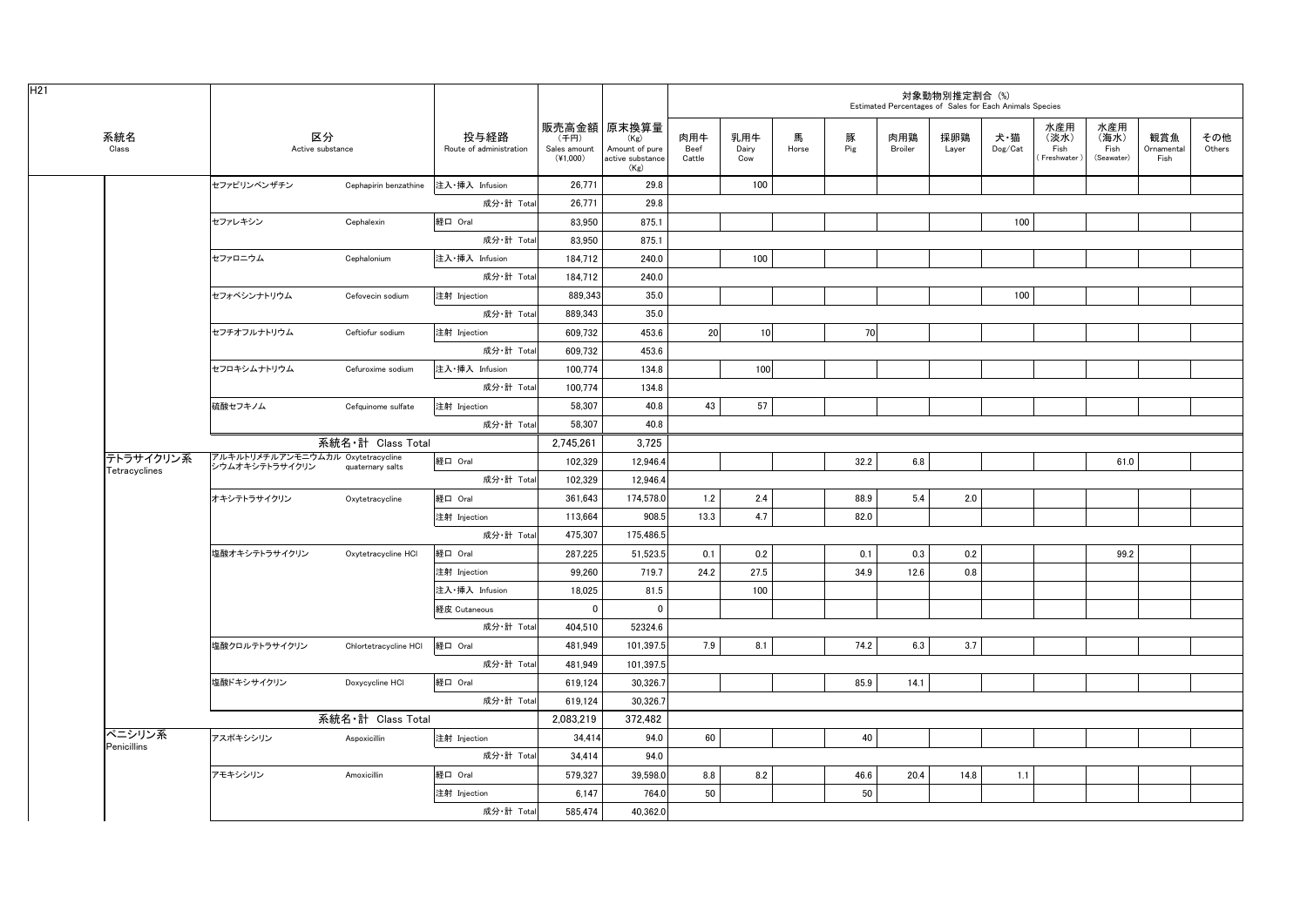|                   |                        |                                 |                                 |                                    |                                                                     |                       |                     |            |          | Estimated Percentages of Sales for Each Animals Species | 対象動物別推定割合 (%) |                                    |                                    |                                   |                           |               |
|-------------------|------------------------|---------------------------------|---------------------------------|------------------------------------|---------------------------------------------------------------------|-----------------------|---------------------|------------|----------|---------------------------------------------------------|---------------|------------------------------------|------------------------------------|-----------------------------------|---------------------------|---------------|
| 系統名<br>Class      | 区分<br>Active substance |                                 | 投与経路<br>Route of administration | (千円)<br>Sales amount<br>$(*1,000)$ | 販売高金額   原末換算量<br>(Kg)<br>Amount of pure<br>active substance<br>(Kg) | 肉用牛<br>Beef<br>Cattle | 乳用牛<br>Dairy<br>Cow | 馬<br>Horse | 豚<br>Pig | 肉用鶏<br>Broiler                                          | 採卵鶏<br>Layer  | 犬・猫<br>$\mathsf{Dog}/\mathsf{Cat}$ | 水産用<br>(淡水)<br>Fish<br>Freshwater) | 水産用<br>(海水)<br>Fish<br>(Seawater) | 観賞魚<br>Ornamental<br>Fish | その他<br>Others |
|                   | アンピシリン                 | Ampicillin                      | 経口 Oral                         | 395,858                            | 22,450.3                                                            | 1.3                   | 0.8                 |            | 13.2     | 6.9                                                     | 15.5          |                                    |                                    | 62.3                              |                           |               |
|                   |                        |                                 | 注射 Injection                    | 775,258                            | 7,414.7                                                             | 9.13                  | 17.27               |            | 73.33    |                                                         |               | 1.1                                |                                    |                                   |                           |               |
|                   |                        |                                 | 注入·挿入 Infusion                  | 5,672                              | 0.1                                                                 | 60                    | 40                  |            |          |                                                         |               |                                    |                                    |                                   |                           |               |
|                   |                        |                                 | 成分·計 Total                      | 1,176,788                          | 29,865.1                                                            |                       |                     |            |          |                                                         |               |                                    |                                    |                                   |                           |               |
|                   | アンピシリンナトリウム            | Ampicillin sodium               | 注射 Injection                    | 324,085                            | 2,922.1                                                             | 36.7                  | 56.4                |            | 6.2      |                                                         |               | 0.7                                |                                    |                                   |                           |               |
|                   |                        |                                 | 成分·計 Total                      | 324,085                            | 2,922.1                                                             |                       |                     |            |          |                                                         |               |                                    |                                    |                                   |                           |               |
|                   | クロキサシリンナトリウム           | Cloxacillin sodium              | 注射 Injection                    | 24,819                             | 108.0                                                               | 40                    | 60                  |            |          |                                                         |               |                                    |                                    |                                   |                           |               |
|                   |                        |                                 | 注入·挿入 Infusion                  | $\mathbf 0$                        | 0                                                                   |                       |                     |            |          |                                                         |               |                                    |                                    |                                   |                           |               |
|                   |                        |                                 | 成分·計 Total                      | 24,819                             | 108.0                                                               |                       |                     |            |          |                                                         |               |                                    |                                    |                                   |                           |               |
|                   | クロキサシリンベンザチン           | Cloxacillin benzathine          | 注入·挿入 Infusion                  | $\mathbf 0$                        | 0                                                                   |                       |                     |            |          |                                                         |               |                                    |                                    |                                   |                           |               |
|                   |                        |                                 | 成分·計 Total                      | $\mathbf 0$                        | $\mathbf 0$                                                         |                       |                     |            |          |                                                         |               |                                    |                                    |                                   |                           |               |
|                   | ジクロキサシリンナトリウム          | Dicloxacillin sodium            | 注入·挿入 Infusion                  | 45,960                             | 87.0                                                                |                       | 100                 |            |          |                                                         |               |                                    |                                    |                                   |                           |               |
|                   |                        |                                 | 成分·計 Total                      | 45,960                             | 87.0                                                                |                       |                     |            |          |                                                         |               |                                    |                                    |                                   |                           |               |
|                   | トビシリン                  | Tobicillin                      | 経口 Oral                         | $\mathbf{0}$                       | 0                                                                   |                       |                     |            |          |                                                         |               |                                    |                                    |                                   |                           |               |
|                   |                        |                                 | 成分·計 Total                      | 0                                  | 0                                                                   |                       |                     |            |          |                                                         |               |                                    |                                    |                                   |                           |               |
|                   | ナフシリンナトリウムモノハイドレー      | Nafcillin sodium<br>monohydrate | 注入·挿入 Infusion<br>成分·計 Total    | 16,127                             | 31.6                                                                |                       | 100                 |            |          |                                                         |               |                                    |                                    |                                   |                           |               |
|                   |                        | Benzylpenicillin<br>potassium   |                                 | 16,127                             | 31.6                                                                |                       |                     |            |          |                                                         |               |                                    |                                    |                                   |                           |               |
|                   | ベンジルペニシリンカリウム          |                                 | 注射 Injection                    | 32,385                             | 117.9                                                               | 20                    | 80                  |            |          |                                                         |               |                                    |                                    |                                   |                           |               |
|                   |                        |                                 | 成分·計 Total                      | 32,385                             | 117.9                                                               |                       |                     |            |          |                                                         |               |                                    |                                    |                                   |                           |               |
|                   | ベンジルペニシリンプロカイン         | Benzylpenicillin<br>procaine    | 経口 Oral                         | 260,045                            | 7,326.2                                                             |                       |                     |            | 66.4     | 20.6                                                    | 13.0          |                                    |                                    |                                   |                           |               |
|                   |                        |                                 | 注射 Injection                    | 556,089                            | 14,520.5                                                            | 13.8                  | 22.2                | 3.8        | 59.6     |                                                         |               | 0.6                                |                                    |                                   |                           |               |
|                   |                        |                                 | 注入·挿入 Infusion                  | 266,003                            | 462.4                                                               | 0.09                  | 99.8                | 0.02       | 0.08     |                                                         |               |                                    |                                    |                                   |                           |               |
|                   |                        |                                 | 成分·計 Total                      | 1,082,137                          | 22,309.1                                                            |                       |                     |            |          |                                                         |               |                                    |                                    |                                   |                           |               |
|                   | ベンジルペニシリンベネタミン         | Benzylpenicillin<br>benethamine | 注射 Injection                    | 0                                  | 0                                                                   |                       |                     |            |          |                                                         |               |                                    |                                    |                                   |                           |               |
|                   |                        |                                 | 成分·計 Total                      | $\mathbf{0}$                       | $\mathbf{0}$                                                        |                       |                     |            |          |                                                         |               |                                    |                                    |                                   |                           |               |
|                   | メシリナム                  | Mecillinam                      | 注射 Injection                    | 33,474                             | 59.0                                                                | 30                    | 30                  |            | 40       |                                                         |               |                                    |                                    |                                   |                           |               |
|                   |                        |                                 | 成分·計 Total                      | 33,474                             | 59.0                                                                |                       |                     |            |          |                                                         |               |                                    |                                    |                                   |                           |               |
|                   |                        | 系統名·計 Class Total               |                                 | 3.355.663                          | 95.956                                                              |                       |                     |            |          |                                                         |               |                                    |                                    |                                   |                           |               |
| ペプチド系<br>Peptides | チオストレプトン               | Thiostrepton                    | 経皮 Cutaneous                    | 187,829                            | 8.0                                                                 |                       |                     |            |          |                                                         |               | 100                                |                                    |                                   |                           |               |
|                   |                        |                                 | 成分·計 Total                      | 187,829                            | 8.0                                                                 |                       |                     |            |          |                                                         |               |                                    |                                    |                                   |                           |               |
|                   | 硫酸コリスチン                | Colistin sulfate                | 経口 Oral                         | 227,210                            | 8,824.4                                                             |                       |                     |            | 100      |                                                         |               |                                    |                                    |                                   |                           |               |
|                   |                        |                                 | 成分·計 Total                      | 227,210                            | 8,824.4                                                             |                       |                     |            |          |                                                         |               |                                    |                                    |                                   |                           |               |
|                   |                        | 系統名·計 Class Total               |                                 | 415.039                            | 8,832                                                               |                       |                     |            |          |                                                         |               |                                    |                                    |                                   |                           |               |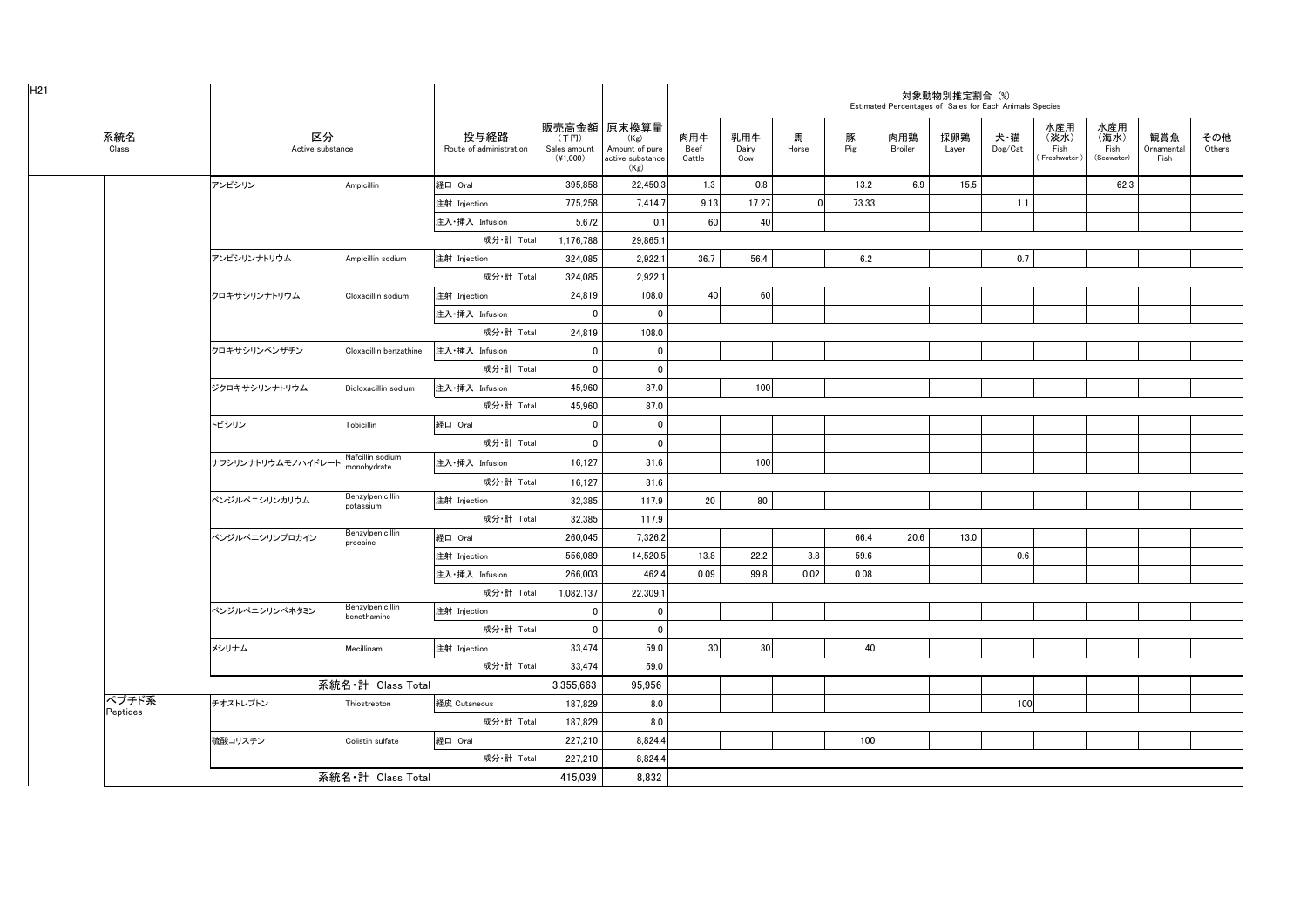|                                    |                                                         |                             |                                 |                                    |                                                                   |                       |                     |            |          | Estimated Percentages of Sales for Each Animals Species | 対象動物別推定割合 (%) |                |                                    |                                   |                           |               |
|------------------------------------|---------------------------------------------------------|-----------------------------|---------------------------------|------------------------------------|-------------------------------------------------------------------|-----------------------|---------------------|------------|----------|---------------------------------------------------------|---------------|----------------|------------------------------------|-----------------------------------|---------------------------|---------------|
| 系統名<br>Class                       | 区分<br>Active substance                                  |                             | 投与経路<br>Route of administration | (千円)<br>Sales amount<br>$(*1,000)$ | 販売高金額 原末換算量<br>(Kg)<br>Amount of pure<br>active substance<br>(Kg) | 肉用牛<br>Beef<br>Cattle | 乳用牛<br>Dairy<br>Cow | 馬<br>Horse | 豚<br>Pig | 肉用鶏<br>Broiler                                          | 採卵鶏<br>Layer  | 犬・猫<br>Dog/Cat | 水産用<br>(淡水)<br>Fish<br>Freshwater) | 水産用<br>(海水)<br>Fish<br>(Seawater) | 観賞魚<br>Ornamental<br>Fish | その他<br>Others |
| マクロライド系<br><b>Macrolides</b>       | エリスロマイシン                                                | Erythromycin                | 経口 Oral                         | 345,936                            | 29,529.4                                                          |                       |                     |            |          |                                                         |               |                |                                    | 100                               |                           |               |
|                                    |                                                         |                             | 注射 Injection                    | 4,337                              | 18.1                                                              | $\overline{5}$        | 5                   |            | 90       |                                                         |               |                |                                    |                                   |                           |               |
|                                    |                                                         |                             | 注入·挿入 Infusion                  | 25,485                             | 39.0                                                              |                       | 100                 |            |          |                                                         |               |                |                                    |                                   |                           |               |
|                                    |                                                         |                             | 成分·計 Total                      | 375,758                            | 29,586.5                                                          |                       |                     |            |          |                                                         |               |                |                                    |                                   |                           |               |
|                                    | チオシアン酸エリスロマイシン                                          | Erythromycin<br>thiocyanate | 経口 Oral                         | $\overline{0}$                     | $\mathbf 0$                                                       |                       |                     |            |          |                                                         |               |                |                                    |                                   |                           |               |
|                                    |                                                         |                             | 成分·計 Total                      | $\mathbf 0$                        | $\mathbf 0$                                                       |                       |                     |            |          |                                                         |               |                |                                    |                                   |                           |               |
|                                    | エンボン酸スピラマイシン                                            | Spiramycin embonate         | 経口 Oral                         | $\overline{\mathbf{0}}$            | $\mathbf 0$                                                       |                       |                     |            |          |                                                         |               |                |                                    |                                   |                           |               |
|                                    |                                                         |                             | 成分·計 Total                      | $\mathbf 0$                        | $\mathbf 0$                                                       |                       |                     |            |          |                                                         |               |                |                                    |                                   |                           |               |
|                                    | ジョサマイシン                                                 | Josamycin                   | 経口 Oral                         | 0                                  | $\mathbf 0$                                                       |                       |                     |            |          |                                                         |               |                |                                    |                                   |                           |               |
|                                    |                                                         |                             | 成分·計 Total                      | $\overline{0}$                     | $\mathbf 0$                                                       |                       |                     |            |          |                                                         |               |                |                                    |                                   |                           |               |
|                                    | タイロシン                                                   | Tylosin                     | 注射 Injection                    | 133,062                            | 1,201.0                                                           | 37.2                  | 39.6                |            | 23.1     |                                                         |               |                |                                    |                                   |                           |               |
|                                    |                                                         |                             | 成分·計 Total                      | 133,062                            | 1,201.0                                                           |                       |                     |            |          |                                                         |               |                |                                    |                                   |                           |               |
|                                    | リン酸タイロシン                                                | Tylosin phosphate           | 経口 Oral                         | 426,109                            | 28,258.4                                                          |                       |                     |            | 41.9     | 29.1                                                    | 29.0          |                |                                    |                                   |                           |               |
|                                    |                                                         |                             | 成分·計 Total                      | 426,109                            | 28,258.4                                                          |                       |                     |            |          |                                                         |               |                |                                    |                                   |                           |               |
|                                    | 酒石酸タイロシン                                                | Tylosin tartrate            | 経口 Oral                         | 68,194                             | 3,366.5                                                           |                       |                     |            | 15.2     | 62.0                                                    | 22.8          |                |                                    |                                   |                           |               |
|                                    |                                                         |                             | 成分·計 Total                      | 68.194                             | 3,366.5                                                           |                       |                     |            |          |                                                         |               |                |                                    |                                   |                           |               |
|                                    | 酒石酸チルバロシン<br>(酒石酸酢酸イソ吉草酸タイロシン) (Acetylisovaleryltylosin | Tylvalosin tartrate         | 経口 Oral                         | 252,742                            | 5,339.9                                                           |                       |                     |            | 58.8     | 39.9                                                    | 1.3           |                |                                    |                                   |                           |               |
|                                    |                                                         | tartrate)                   | 成分·計 Total                      | 252,742                            | 5,339.9                                                           |                       |                     |            |          |                                                         |               |                |                                    |                                   |                           |               |
|                                    | チルミコシン                                                  | Tilmicosin                  | 注射 Injection                    | 225,074                            | 420.0                                                             | 80                    | 20                  |            |          |                                                         |               |                |                                    |                                   |                           |               |
|                                    |                                                         |                             | 成分·計 Total                      | 225,074                            | 420.0                                                             |                       |                     |            |          |                                                         |               |                |                                    |                                   |                           |               |
|                                    | リン酸チルミコシン                                               | Tilmicosin phosphate        | 経口 Oral                         | 249,214                            | 6,425.9                                                           | 2.5                   | 2.5                 |            | 95.0     |                                                         |               |                |                                    |                                   |                           |               |
|                                    |                                                         |                             | 成分·計 Total                      | 249,214                            | 6,425.9                                                           |                       |                     |            |          |                                                         |               |                |                                    |                                   |                           |               |
|                                    | ミロサマイシン                                                 | Mirosamycin                 | 経口 Oral                         | 38,177                             | 258.3                                                             |                       |                     |            | 31.7     | 9.9                                                     | 57.0          |                |                                    |                                   |                           | 1.5           |
|                                    |                                                         |                             | 注射 Injection                    | 22,264                             | 20.2                                                              |                       |                     |            | 100      |                                                         |               |                |                                    |                                   |                           |               |
|                                    |                                                         |                             | 成分·計 Total                      | 60,441                             | 278.5                                                             |                       |                     |            |          |                                                         |               |                |                                    |                                   |                           |               |
|                                    |                                                         | 系統名·計 Class Total           |                                 | 1,790,594.0                        | 74,876.6                                                          |                       |                     |            |          |                                                         |               |                |                                    |                                   |                           |               |
| リンコマイシン系<br>Lincosaminids          | 塩酸クリンダマイシン                                              | Clindarnycin HCI            | 経口 Oral                         | 14,328                             | 35.8                                                              |                       |                     |            |          |                                                         |               | 100            |                                    |                                   |                           |               |
|                                    |                                                         |                             | 成分·計 Total                      | 14,328                             | 35.8                                                              |                       |                     |            |          |                                                         |               |                |                                    |                                   |                           |               |
|                                    | 塩酸リンコマイシン                                               | Lincomycin HCI              | 経口 Oral                         | 600.249                            | 43.350.7                                                          |                       |                     |            | 80.5     | 4.4                                                     |               | 0.4            |                                    | 14.7                              |                           |               |
|                                    |                                                         |                             | 注射 Injection                    | 138,341                            | 302.2                                                             |                       |                     |            | 98.3     |                                                         |               | 1.7            |                                    |                                   |                           |               |
|                                    |                                                         |                             | 成分·計 Total                      | 738,590                            | 43,652.9                                                          |                       |                     |            |          |                                                         |               |                |                                    |                                   |                           |               |
|                                    |                                                         | 系統名·計 Class Total           |                                 | 752.918                            | 43.689                                                            |                       |                     |            |          |                                                         |               |                |                                    |                                   |                           |               |
| 抗真菌性抗生物質<br>Antifungal antibiotics | ナイスタチン                                                  | Nystatin                    | 経皮 Cutaneous                    | 195,004                            | 90.6                                                              |                       |                     |            |          |                                                         |               | 100            |                                    |                                   |                           |               |
|                                    |                                                         |                             | 成分·計 Total                      | 195,004                            | 90.6                                                              |                       |                     |            |          |                                                         |               |                |                                    |                                   |                           |               |
|                                    |                                                         |                             |                                 |                                    |                                                                   |                       |                     |            |          |                                                         |               |                |                                    |                                   |                           |               |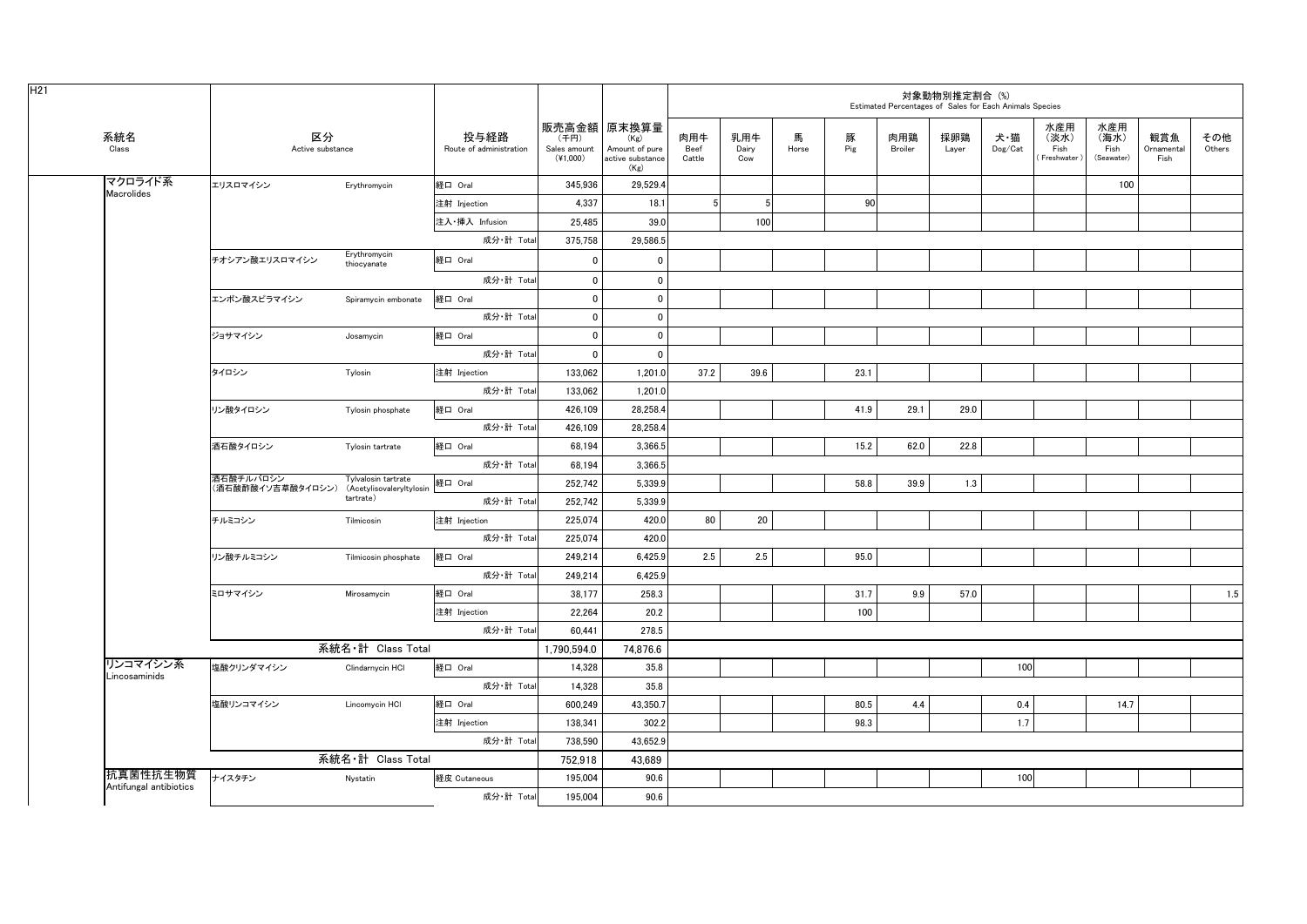| H <sub>21</sub>    |                                  |                        |                                           |                                 |                                    |                                                                   |                       |                     |            |          |                       | 対象動物別推定割合 (%) | Estimated Percentages of Sales for Each Animals Species |                                   |                                   |                           |               |
|--------------------|----------------------------------|------------------------|-------------------------------------------|---------------------------------|------------------------------------|-------------------------------------------------------------------|-----------------------|---------------------|------------|----------|-----------------------|---------------|---------------------------------------------------------|-----------------------------------|-----------------------------------|---------------------------|---------------|
|                    | 系統名<br>Class                     | 区分<br>Active substance |                                           | 投与経路<br>Route of administration | (千円)<br>Sales amount<br>$(*1,000)$ | 販売高金額 原末換算量<br>(Kg)<br>Amount of pure<br>active substance<br>(Kg) | 肉用牛<br>Beef<br>Cattle | 乳用牛<br>Dairy<br>Cow | 馬<br>Horse | 豚<br>Pig | 肉用鶏<br><b>Broiler</b> | 採卵鶏<br>Layer  | 犬・猫<br>Dog/Cat                                          | 水産用<br>(淡水)<br>Fish<br>Freshwater | 水産用<br>(海水)<br>Fish<br>(Seawater) | 観賞魚<br>Ornamental<br>Fish | その他<br>Others |
|                    |                                  | ナナフロシン                 | Nanafrocin                                | 経皮 Cutaneous                    | 48,600                             | 3.3                                                               | 50                    | 50 <sup>1</sup>     |            |          |                       |               |                                                         |                                   |                                   |                           |               |
|                    |                                  |                        |                                           | 成分·計 Total                      | 48.600                             | 3.3                                                               |                       |                     |            |          |                       |               |                                                         |                                   |                                   |                           |               |
|                    |                                  | ピマリシン                  | Pimaricin                                 | その他 Others                      | 12,835                             | 1.9                                                               |                       |                     |            |          |                       |               | 100                                                     |                                   |                                   |                           |               |
|                    |                                  |                        |                                           | 成分·計 Total                      | 12,835                             | 1.9                                                               |                       |                     |            |          |                       |               |                                                         |                                   |                                   |                           |               |
|                    |                                  |                        | 系統名·計 Class Total                         |                                 | 256,439                            | 96                                                                |                       |                     |            |          |                       |               |                                                         |                                   |                                   |                           |               |
|                    | その他の抗生物質<br>Other antibacterials | 安息香酸ビコザマイシン            | Bicozamycin benzoate                      | 経口 Oral                         | $\mathbf 0$                        | $\mathbf 0$                                                       |                       |                     |            |          |                       |               |                                                         |                                   |                                   |                           |               |
|                    |                                  |                        |                                           | 成分·計 Total                      | $\mathbf 0$                        | $\mathbf 0$                                                       |                       |                     |            |          |                       |               |                                                         |                                   |                                   |                           |               |
|                    |                                  | ビコザマイシン                | Bicozamycin                               | 経口 Oral                         | 9,927                              | 126.0                                                             | 25                    | 25                  |            | 50       |                       |               |                                                         |                                   |                                   |                           |               |
|                    |                                  |                        |                                           | 成分·計 Total                      | 9,927                              | 126.0                                                             |                       |                     |            |          |                       |               |                                                         |                                   |                                   |                           |               |
|                    |                                  | クロラムフェニコール             | Chloramphenicol                           | 注射 Injection                    | 49,554                             | 195.5                                                             |                       |                     |            |          |                       |               | 100                                                     |                                   |                                   |                           |               |
|                    |                                  |                        |                                           | その他 Others                      | 2.060                              | 0.7                                                               |                       |                     |            |          |                       |               | 100                                                     |                                   |                                   |                           |               |
|                    |                                  |                        |                                           | 成分·計 Total                      | 51,614                             | 196.2                                                             |                       |                     |            |          |                       |               |                                                         |                                   |                                   |                           |               |
|                    |                                  | フマル酸チアムリン              | Tiamulin fumarate                         | 経口 Oral                         | 507,692                            | 15,999.9                                                          |                       |                     |            | 100      |                       |               |                                                         |                                   |                                   |                           |               |
|                    |                                  |                        |                                           | 注射 Injection                    | 19,877                             | 83.4                                                              |                       |                     |            | 100      |                       |               |                                                         |                                   |                                   |                           |               |
|                    |                                  |                        |                                           | 成分·計 Total                      | 527,569                            | 16,083.3                                                          |                       |                     |            |          |                       |               |                                                         |                                   |                                   |                           |               |
|                    |                                  | ホスホマイシンカルシウム           | Fosfomycin potassium                      | 経口 Oral                         | 21.962                             | 267.2                                                             | 13.2                  | 30.7                |            |          |                       |               |                                                         |                                   | 56.1                              |                           |               |
|                    |                                  |                        |                                           | 成分·計 Total                      | 21,962                             | 267.2                                                             |                       |                     |            |          |                       |               |                                                         |                                   |                                   |                           |               |
|                    |                                  | ホスホマイシンナトリウム           | Fosforycin sodium                         | 注射 Injection                    | 16,140                             | 47.5                                                              | 20                    | 80                  |            |          |                       |               |                                                         |                                   |                                   |                           |               |
|                    |                                  |                        |                                           | 成分·計 Total                      | 16,140                             | 47.5                                                              |                       |                     |            |          |                       |               |                                                         |                                   |                                   |                           |               |
|                    |                                  | 塩酸バルネムリン               | Valnemuline HCI                           | 経口 Oral                         | 91,637                             | 757.2                                                             |                       |                     |            | 100      |                       |               |                                                         |                                   |                                   |                           |               |
|                    |                                  |                        |                                           | 成分·計 Total                      | 91,637                             | 757.2                                                             |                       |                     |            |          |                       |               |                                                         |                                   |                                   |                           |               |
|                    |                                  |                        | 系統名·計 Class Total                         |                                 | 718,849                            | 17,477                                                            |                       |                     |            |          |                       |               |                                                         |                                   |                                   |                           |               |
| 合成抗菌剤<br>Synthetic | キノロン系<br>Quinolones              | オキソリン酸                 | Oxolinic acid                             | 経口 Oral                         | 99,860                             | 2,353.4                                                           | 1.0                   | 1.9                 |            | 3.4      | 5.8                   | 2.3           |                                                         | 6.0                               | 79.6                              |                           |               |
| antibacterials     |                                  |                        |                                           | 経皮 Cutaneous                    | 3,935                              | 13.6                                                              |                       |                     |            |          |                       |               |                                                         | 100                               |                                   |                           |               |
|                    |                                  |                        |                                           | 成分·計 Total                      | 103,795                            | 2,367.0                                                           |                       |                     |            |          |                       |               |                                                         |                                   |                                   |                           |               |
|                    |                                  |                        | 系統名·計 Class Total                         |                                 | 103,795                            | 2,367                                                             |                       |                     |            |          |                       |               |                                                         |                                   |                                   |                           |               |
|                    | サルファ剤<br>Sulfonamides            | スルファキノキサリン             | Sulfaquinoxalin                           | 経口 Oral                         | $\mathbf 0$                        | $\mathbf 0$                                                       |                       |                     |            |          |                       |               |                                                         |                                   |                                   |                           |               |
|                    |                                  |                        |                                           | 成分·計 Total                      | $\mathbf 0$                        | $\pmb{0}$                                                         |                       |                     |            |          |                       |               |                                                         |                                   |                                   |                           |               |
|                    |                                  | スルファクロルピリダジンナトリウム      | Sulfachlorpyridazine<br>sodium            | 経口 Oral                         | $\mathbf 0$                        | $\pmb{0}$                                                         |                       |                     |            |          |                       |               |                                                         |                                   |                                   |                           |               |
|                    |                                  |                        |                                           | 成分·計 Total                      | $\mathbf 0$                        | $\mathbf 0$                                                       |                       |                     |            |          |                       |               |                                                         |                                   |                                   |                           |               |
|                    |                                  | スルファジアジン               | Sulfadiazine                              | 経口 Oral                         | 12,236                             | 69.8                                                              |                       |                     |            |          |                       |               | 100                                                     |                                   |                                   |                           |               |
|                    |                                  |                        |                                           | 注射 Injection                    | 17,065                             | 56.4                                                              |                       |                     |            |          |                       |               | 100                                                     |                                   |                                   |                           |               |
|                    |                                  |                        |                                           | 成分·計 Total                      | 29,301                             | 126.2                                                             |                       |                     |            |          |                       |               |                                                         |                                   |                                   |                           |               |
|                    |                                  | スルファジミジン (スルファメサジン)    | Sulfadimidine(Sulfameth 経口 Oral<br>azine) |                                 | 37,462                             | 3,192.8                                                           |                       |                     |            | 100      |                       |               |                                                         |                                   |                                   |                           |               |
|                    |                                  |                        |                                           | 成分·計 Total                      | 37,462                             | 3,192.8                                                           |                       |                     |            |          |                       |               |                                                         |                                   |                                   |                           |               |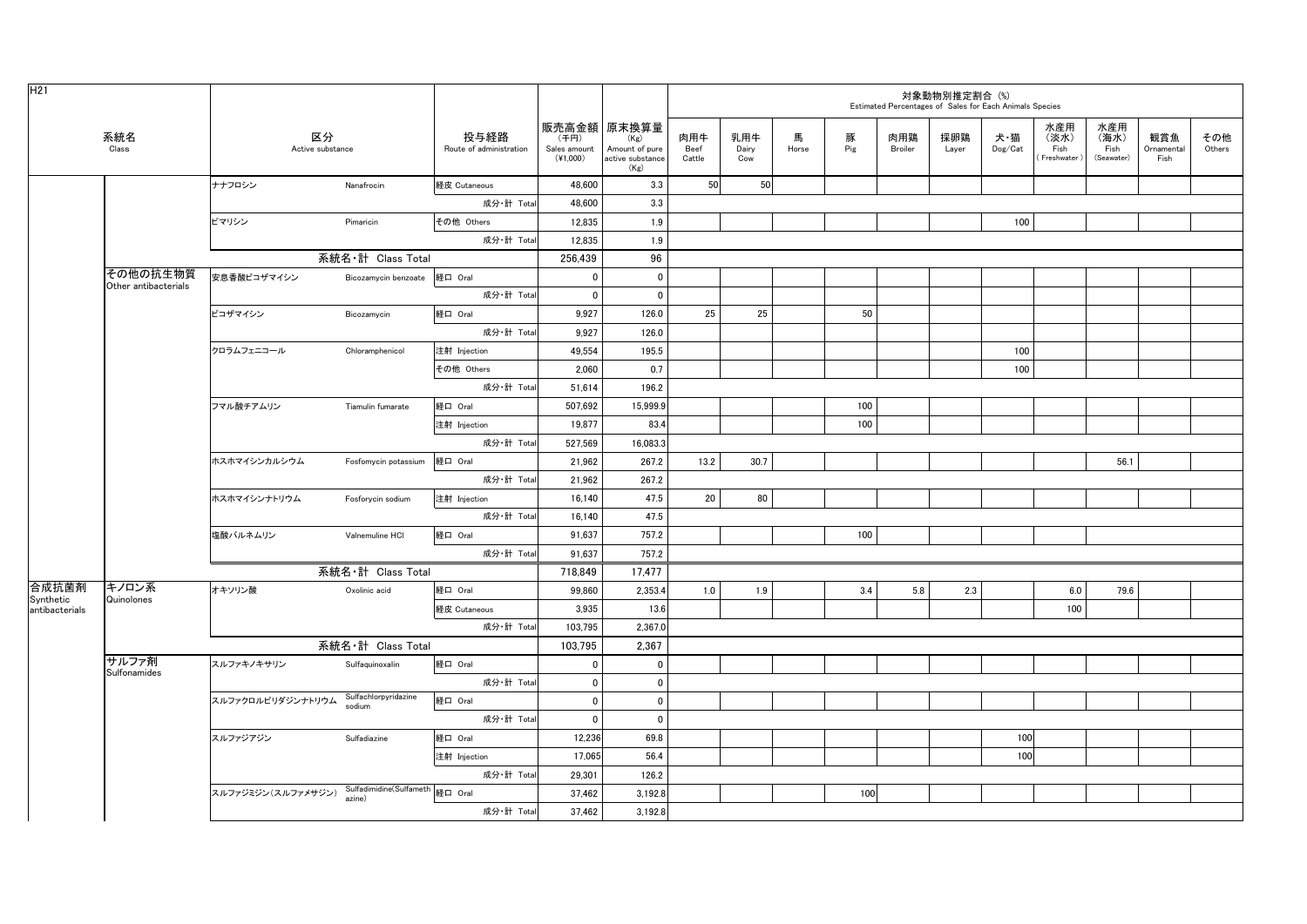|                                           |                        |                                 |                                 |                                  |                                                                   |                       |                     |            |          |                | 対象動物別推定割合 (%) | Estimated Percentages of Sales for Each Animals Species |                                   |                                   |                           |               |
|-------------------------------------------|------------------------|---------------------------------|---------------------------------|----------------------------------|-------------------------------------------------------------------|-----------------------|---------------------|------------|----------|----------------|---------------|---------------------------------------------------------|-----------------------------------|-----------------------------------|---------------------------|---------------|
| 系統名<br>Class                              | 区分<br>Active substance |                                 | 投与経路<br>Route of administration | (千円)<br>Sales amount<br>(41,000) | 販売高金額 原末換算量<br>(Kg)<br>Amount of pure<br>active substance<br>(Kg) | 肉用牛<br>Beef<br>Cattle | 乳用牛<br>Dairy<br>Cow | 馬<br>Horse | 豚<br>Pig | 肉用鶏<br>Broiler | 採卵鶏<br>Layer  | 犬・猫<br>$\mathsf{Dog}/\mathsf{Cat}$                      | 水産用<br>(淡水)<br>Fish<br>Freshwater | 水産用<br>(海水)<br>Fish<br>(Seawater) | 観賞魚<br>Ornamental<br>Fish | その他<br>Others |
|                                           | スルファジメトキシン             | Sulfadimethoxine                | 経口 Oral                         | 20,617                           | 2,479.2                                                           |                       |                     |            | 78.8     | 10.1           | 11.1          |                                                         |                                   |                                   |                           | 0.003         |
|                                           |                        |                                 | 注射 Injection                    | 22,015                           | 1,262.1                                                           | 41.5                  | 33.1                | 5.9        | 19.4     |                |               |                                                         |                                   |                                   |                           |               |
|                                           |                        |                                 | 成分·計 Total                      | 42,632                           | 3,741.3                                                           |                       |                     |            |          |                |               |                                                         |                                   |                                   |                           |               |
|                                           | スルファジメトキシンナトリウム        | Sulfadimethxine sodium 経口 Oral  |                                 | 11,006                           | 1,425.0                                                           | 0.5                   | 1.9                 |            | 1.4      | 77.2           | 19.1          |                                                         |                                   |                                   |                           |               |
|                                           |                        |                                 | 成分·計 Total                      | 11,006                           | 1,425.0                                                           |                       |                     |            |          |                |               |                                                         |                                   |                                   |                           |               |
|                                           | スルファドキシン               | Sulfadoxine                     | 注射 Injection                    | 52,553                           | 542.9                                                             |                       |                     |            | 100      |                |               |                                                         |                                   |                                   |                           |               |
|                                           |                        |                                 | 成分·計 Total                      | 52,553                           | 542.9                                                             |                       |                     |            |          |                |               |                                                         |                                   |                                   |                           |               |
|                                           | スルファメトキサゾール            | Sulfamethoxazole                | 経口 Oral                         | 545,720                          | 76,246.4                                                          |                       |                     |            | 91.2     | 3.4            | 5.4           |                                                         |                                   |                                   |                           |               |
|                                           |                        |                                 | 成分·計 Total                      | 545,720                          | 76,246.4                                                          |                       |                     |            |          |                |               |                                                         |                                   |                                   |                           |               |
|                                           | スルファメトキシピリダジン          | Sulfamethoxypyridazin           | 経口 Oral                         | $\mathbf{0}$                     | 0                                                                 |                       |                     |            |          |                |               |                                                         |                                   |                                   |                           |               |
|                                           |                        |                                 | 注射 Injection                    | $\mathbf 0$                      | 0                                                                 |                       |                     |            |          |                |               |                                                         |                                   |                                   |                           |               |
|                                           |                        |                                 | 成分·計 Total                      | $\mathbf 0$                      | $\mathbf 0$                                                       |                       |                     |            |          |                |               |                                                         |                                   |                                   |                           |               |
|                                           | スルファメトキシピリダジンナトリウム     | Sulfamethoxypyridazin<br>sodium | 経口 Oral                         | $\mathbf{0}$                     | $\mathbf{0}$                                                      |                       |                     |            |          |                |               |                                                         |                                   |                                   |                           |               |
|                                           |                        |                                 | 成分·計 Total                      | 0                                | 0                                                                 |                       |                     |            |          |                |               |                                                         |                                   |                                   |                           |               |
|                                           | スルファメラジンナトリウム          | Sulfamerazine sodium            | 経口 Oral                         | 326                              | 0.1                                                               |                       |                     |            |          |                |               |                                                         |                                   |                                   |                           | 100           |
|                                           |                        |                                 | 成分·計 Total                      | 326                              | 0.1                                                               |                       |                     |            |          |                |               |                                                         |                                   |                                   |                           |               |
|                                           | スルファモイルダプソン            | Sulfamoyldapsone                | 経口 Oral                         | 42,344                           | 1,185.3                                                           |                       |                     |            | 100      |                |               |                                                         |                                   |                                   |                           |               |
|                                           |                        |                                 | 注射 Injection                    | $\mathbf 0$                      | 0.0                                                               |                       |                     |            |          |                |               |                                                         |                                   |                                   |                           |               |
|                                           |                        |                                 | 成分·計 Total                      | 42,344                           | 1,185.3                                                           |                       |                     |            |          |                |               |                                                         |                                   |                                   |                           |               |
|                                           | スルファモノメトキシン            | Sulfamonomethoxin               | 経口 Oral                         | 431,530                          | 38,018.7                                                          | 15.5                  | 13.9                | 5.8        | 43.5     | 9.1            | 6.7           | 1.2                                                     | 3.5                               | 0.8                               |                           |               |
|                                           |                        |                                 | 注射 Injection                    | 39,023                           | 2,925.8                                                           | 20                    | 40                  | 10         | 30       |                |               |                                                         |                                   |                                   |                           |               |
|                                           |                        |                                 | 成分·計 Total                      | 470,553                          | 40,944.5                                                          |                       |                     |            |          |                |               |                                                         |                                   |                                   |                           |               |
|                                           | スルファモノメトキシンナトリウム       | Sulfarnomethoxine<br>sodium     | 経口 Oral                         | 52.370                           | 5.111.0                                                           | 5.7                   | 5.7                 | 0.5        | 9.4      |                |               | 3.5                                                     | 60.3                              | 15.1                              |                           |               |
|                                           |                        |                                 | 成分·計 Total                      | 52,370                           | 5,111.0                                                           |                       |                     |            |          |                |               |                                                         |                                   |                                   |                           |               |
|                                           | スルフィソゾールナトリウム          | Sulfisozole Sodium              | 経口 Oral                         | 84,668                           | 8,975.0                                                           |                       |                     |            |          |                |               |                                                         | 80                                | 20                                |                           |               |
|                                           |                        |                                 | 成分·計 Total                      | 84,668                           | 8,975.0                                                           |                       |                     |            |          |                |               |                                                         |                                   |                                   |                           |               |
|                                           | ホモスルファミン               | Homosulfamine                   | 経口 Oral                         | $\mathbf{0}$                     | $\mathbf 0$                                                       |                       |                     |            |          |                |               |                                                         |                                   |                                   |                           |               |
|                                           |                        |                                 | 成分·計 Total                      | $\Omega$                         | $\mathbf 0$                                                       |                       |                     |            |          |                |               |                                                         |                                   |                                   |                           |               |
|                                           |                        | 系統名·計 Class Total               |                                 | 1,368,935                        | 141,490                                                           |                       |                     |            |          |                |               |                                                         |                                   |                                   |                           |               |
| チアンフェニコール系 チアンフェニコール<br>Thiamphenicol and |                        | Thiamphenicol                   | 経口 Oral                         | 175.339                          | 13.286.6                                                          |                       |                     |            | 81.9     | 7.3            |               |                                                         |                                   | 10.9                              |                           |               |
| derivateives                              |                        |                                 | 注射 Injection                    | $\mathbf 0$                      | 0.0                                                               |                       |                     |            |          |                |               |                                                         |                                   |                                   |                           |               |
|                                           |                        |                                 | 成分·計 Total                      | 175,339                          | 13,286.6                                                          |                       |                     |            |          |                |               |                                                         |                                   |                                   |                           |               |
|                                           | フロルフェニコール              | Florfenicol                     | 経口 Oral                         | 344,094                          | 3,528.1                                                           |                       |                     |            | 94.9     |                |               |                                                         |                                   | 4.5                               |                           | 0.6           |
|                                           |                        |                                 | 注射 Injection                    | 394,827                          | 2,881.1                                                           | 62.3                  | 8.0                 |            | 29.7     |                |               |                                                         |                                   |                                   |                           |               |
|                                           |                        |                                 | 成分·計 Total                      | 738,921                          | 6,409.2                                                           |                       |                     |            |          |                |               |                                                         |                                   |                                   |                           |               |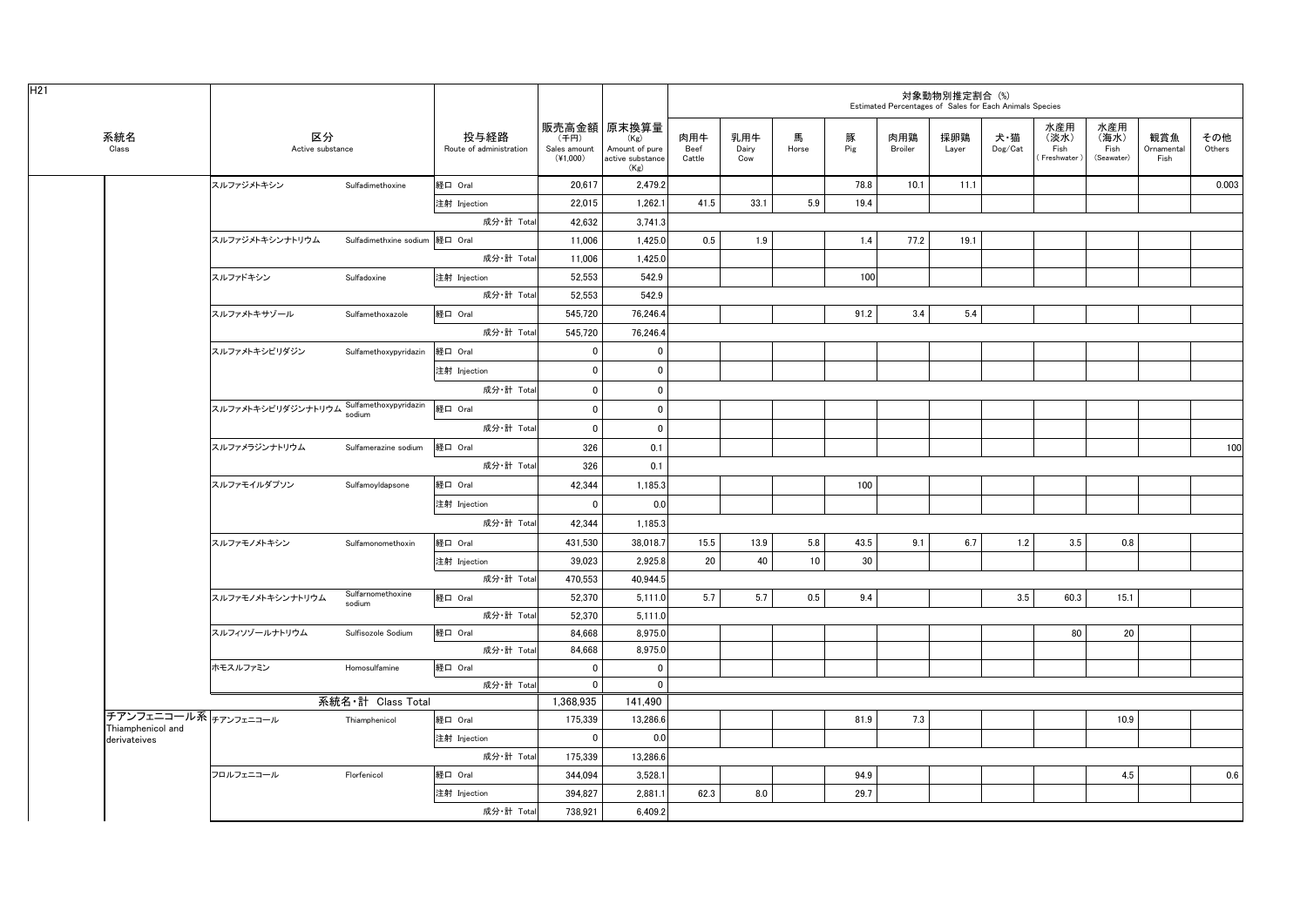| H <sub>21</sub> |                                   |               |                              |                                 |                                    |                                                                   |                       |                     |            |          |                | 対象動物別推定割合 (%)<br>Estimated Percentages of Sales for Each Animals Species |                                    |                                    |                                   |                           |               |
|-----------------|-----------------------------------|---------------|------------------------------|---------------------------------|------------------------------------|-------------------------------------------------------------------|-----------------------|---------------------|------------|----------|----------------|--------------------------------------------------------------------------|------------------------------------|------------------------------------|-----------------------------------|---------------------------|---------------|
|                 | 系統名<br>Class                      |               | 区分<br>Active substance       | 投与経路<br>Route of administration | (千円)<br>Sales amount<br>$(*1,000)$ | 販売高金額 原末換算量<br>(Kg)<br>Amount of pure<br>active substance<br>(Kg) | 肉用牛<br>Beef<br>Cattle | 乳用牛<br>Dairy<br>Cow | 馬<br>Horse | 豚<br>Pig | 肉用鶏<br>Broiler | 採卵鶏<br>Layer                                                             | 犬・猫<br>$\mathsf{Dog}/\mathsf{Cat}$ | 水産用<br>(淡水)<br>Fish<br>Freshwater) | 水産用<br>(海水)<br>Fish<br>(Seawater) | 観賞魚<br>Ornamental<br>Fish | その他<br>Others |
|                 |                                   |               | 系統名·計 Class Total            |                                 | 914,260                            | 19,696                                                            |                       |                     |            |          |                |                                                                          |                                    |                                    |                                   |                           |               |
|                 | フラン系<br>Furan and derivatives     | ニフルスチレン酸ナトリウム | Nifurstyrenic acid<br>sodium | 経口 Oral                         | 198,345                            | 3,029.8                                                           |                       |                     |            |          |                |                                                                          |                                    |                                    | 80                                | 20                        |               |
|                 |                                   |               |                              | 成分·計 Total                      | 198,345                            | 3,029.8                                                           |                       |                     |            |          |                |                                                                          |                                    |                                    |                                   |                           |               |
|                 |                                   |               | 系統名·計 Class Total            |                                 | 198,345                            | 3,030                                                             |                       |                     |            |          |                |                                                                          |                                    |                                    |                                   |                           |               |
|                 | フルオロキノロン系<br>Fluoroquinolones     | エンロフロキサシン     | Enrofloxacin                 | 経口 Oral                         | 823,112                            | 1510.6                                                            | 1.1                   | 0.5                 |            |          | 74.0           |                                                                          | 24.4                               |                                    |                                   |                           |               |
|                 |                                   |               |                              | 注射 Injection                    | 681,777                            | 714.2                                                             | 26.8                  | 28.2                |            | 35.5     |                |                                                                          | 9.5                                |                                    |                                   |                           |               |
|                 |                                   |               |                              | 成分·計 Total                      | 1,504,889                          | 2,224.8                                                           |                       |                     |            |          |                |                                                                          |                                    |                                    |                                   |                           |               |
|                 |                                   | オフロキサシン       | Ofloxacin                    | 経口 Oral                         | 272,490                            | 877.0                                                             |                       |                     |            |          | 68.2           | 17.1                                                                     | 14.7                               |                                    |                                   |                           |               |
|                 |                                   |               |                              | 成分·計 Total                      | 272,490                            | 877.0                                                             |                       |                     |            |          |                |                                                                          |                                    |                                    |                                   |                           |               |
|                 |                                   | オルビフロキサシン     | Orbifloxacin                 | 経口 Oral                         | 174,957                            | 69.3                                                              |                       |                     |            |          |                |                                                                          | 100                                |                                    |                                   |                           |               |
|                 |                                   |               |                              | 注射 Injection                    | 523,712                            | 1,190.6                                                           | 14.2                  | 11.9                |            | 66.4     |                |                                                                          | 7.5                                |                                    |                                   |                           |               |
|                 |                                   |               |                              | 成分·計 Total                      | 698,669                            | 1,259.9                                                           |                       |                     |            |          |                |                                                                          |                                    |                                    |                                   |                           |               |
|                 |                                   | ジフロキサシン       | Difloxacin                   | 経口 Oral                         | $\mathbf 0$                        | $\pmb{0}$                                                         |                       |                     |            |          |                |                                                                          |                                    |                                    |                                   |                           |               |
|                 |                                   |               |                              | 成分·計 Total                      | $\mathbf{0}$                       | $\mathbf{0}$                                                      |                       |                     |            |          |                |                                                                          |                                    |                                    |                                   |                           |               |
|                 |                                   | ノルフロキサシン      | Norfloxacin                  | 経口 Oral                         | 63,156                             | 1,549.4                                                           |                       |                     |            | 36.3     | 51.0           | 12.7                                                                     |                                    |                                    |                                   |                           |               |
|                 |                                   |               |                              | 成分·計 Total                      | 63,156                             | 1,549.4                                                           |                       |                     |            |          |                |                                                                          |                                    |                                    |                                   |                           |               |
|                 |                                   | マルボフロキサシン     | Marbofloxacin                | 経口 Oral                         | 95,240                             | 52.7                                                              |                       |                     |            |          |                |                                                                          | 100                                |                                    |                                   |                           |               |
|                 |                                   |               |                              | 成分·計 Total                      | 95,240                             | 52.7                                                              |                       |                     |            |          |                |                                                                          |                                    |                                    |                                   |                           |               |
|                 |                                   | メシル酸ダノフロキサシン  | Danofloxacin mesilate        | 注射 Injection                    | 123,174                            | 77.6                                                              | 15                    | 15                  |            | 70       |                |                                                                          |                                    |                                    |                                   |                           |               |
|                 |                                   |               |                              | 成分·計 Total                      | 123,174                            | 77.6                                                              |                       |                     |            |          |                |                                                                          |                                    |                                    |                                   |                           |               |
|                 |                                   | 塩酸ロメフロキサシン    | Lomefloxacin                 | その他 Others                      | 68.337                             | 3.3                                                               |                       |                     |            |          |                |                                                                          | 100                                |                                    |                                   |                           |               |
|                 |                                   |               | hydrochloride                | 成分·計 Total                      | 68,337                             | 3.3                                                               |                       |                     |            |          |                |                                                                          |                                    |                                    |                                   |                           |               |
|                 |                                   |               | 系統名·計 Class Total            |                                 | 2,825,955                          | 6,045                                                             |                       |                     |            |          |                |                                                                          |                                    |                                    |                                   |                           |               |
|                 | その他の合成抗菌剤オルメトプリム                  |               | Ormetoprim                   | 経口 Oral                         | 174,650                            | 1,305.6                                                           | 33.3                  | 33.3                |            | 17.5     | 12.0           |                                                                          |                                    | 3.8                                |                                   |                           |               |
|                 | Other synthetic<br>antibacterials |               |                              | 成分·計 Total                      | 174,650                            | 1,305.6                                                           |                       |                     |            |          |                |                                                                          |                                    |                                    |                                   |                           |               |
|                 |                                   | トリメトプリム       | Trimethoprim                 | 経口 Oral                         | 566,045                            | 15,360.0                                                          |                       |                     |            | 90.5     | 3.7            | 5.7                                                                      | 0.1                                |                                    |                                   |                           |               |
|                 |                                   |               |                              | 注射 Injection                    | 69,618                             | 185.3                                                             |                       |                     |            | 93.9     |                |                                                                          | 6.1                                |                                    |                                   |                           |               |
|                 |                                   |               |                              | 成分·計 Total                      | 635,663                            | 15,545.3                                                          |                       |                     |            |          |                |                                                                          |                                    |                                    |                                   |                           |               |
|                 |                                   |               | 系統名·計 Class Total            |                                 | 810,313                            | 16,851                                                            |                       |                     |            |          |                |                                                                          |                                    |                                    |                                   |                           |               |
| 駆虫剤             | アベルメクチン系                          | イベルメクチン       | Ivermectin                   | 経口 Oral                         | 2.218.148                          | 175.1                                                             |                       |                     | 7.0        | 92.1     |                |                                                                          | 0.9                                |                                    |                                   |                           |               |
| Anthelmintics   | Avermectins                       |               |                              | 注射 Injection                    | 175,318                            | 52.8                                                              | 41.8                  | 24.2                |            | 34.0     |                |                                                                          |                                    |                                    |                                   |                           |               |
|                 |                                   |               |                              | 経皮 Cutaneous                    | 344,987                            | 279.5                                                             | 40.8                  | 59.2                |            |          |                |                                                                          | 0.001                              |                                    |                                   |                           |               |
|                 |                                   |               |                              | 成分·計 Total                      | 2,738,453                          | 507.4                                                             |                       |                     |            |          |                |                                                                          |                                    |                                    |                                   |                           |               |
|                 |                                   | セラメクチン        | Selamectin                   | 経皮 Cutaneous                    | 758,277                            | 69.7                                                              |                       |                     |            |          |                |                                                                          | 100                                |                                    |                                   |                           |               |
|                 |                                   |               |                              | 成分·計 Total                      | 758,277                            | 69.7                                                              |                       |                     |            |          |                |                                                                          |                                    |                                    |                                   |                           |               |
|                 |                                   | ドラメクチン        | Doramectin                   | 注射 Injection                    | 147.318                            | 19.7                                                              | 10                    |                     |            | 90       |                |                                                                          |                                    |                                    |                                   |                           |               |
|                 |                                   |               |                              |                                 |                                    |                                                                   |                       |                     |            |          |                |                                                                          |                                    |                                    |                                   |                           |               |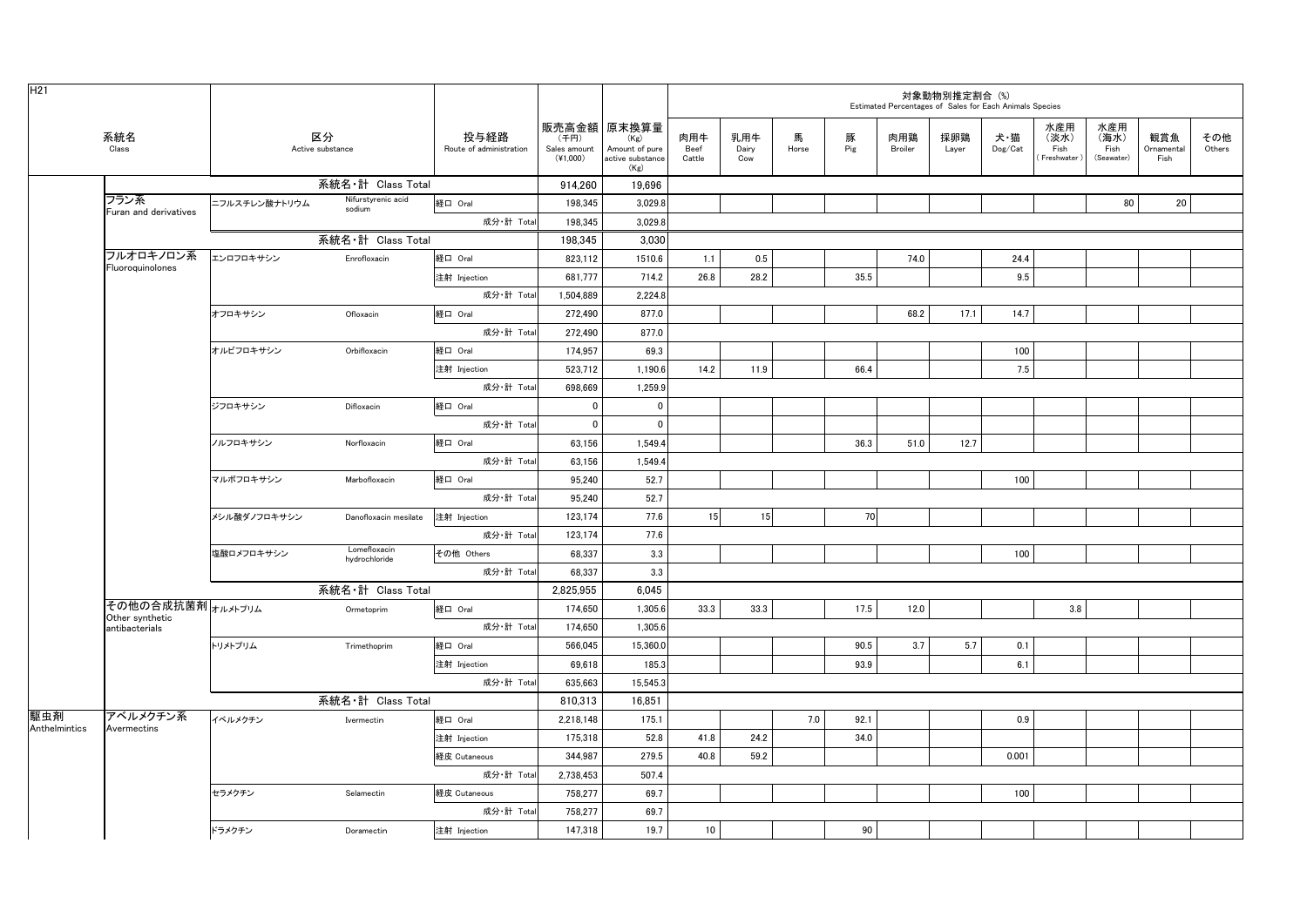| H <sub>21</sub>               |                        |                                |                                 |                                    |                                                                   |                       |                     |            |          |                | 対象動物別推定割合 (%) | Estimated Percentages of Sales for Each Animals Species |                                   |                                   |                           |               |
|-------------------------------|------------------------|--------------------------------|---------------------------------|------------------------------------|-------------------------------------------------------------------|-----------------------|---------------------|------------|----------|----------------|---------------|---------------------------------------------------------|-----------------------------------|-----------------------------------|---------------------------|---------------|
| 系統名<br>Class                  | 区分<br>Active substance |                                | 投与経路<br>Route of administration | (千円)<br>Sales amount<br>$(*1,000)$ | 販売高金額 原末換算量<br>(Kg)<br>Amount of pure<br>active substance<br>(Kg) | 肉用牛<br>Beef<br>Cattle | 乳用牛<br>Dairy<br>Cow | 馬<br>Horse | 豚<br>Pig | 肉用鶏<br>Broiler | 採卵鶏<br>Layer  | 犬・猫<br>$\mathsf{Dog}/\mathsf{Cat}$                      | 水産用<br>(淡水)<br>Fish<br>Freshwater | 水産用<br>(海水)<br>Fish<br>(Seawater) | 観賞魚<br>Ornamental<br>Fish | その他<br>Others |
|                               |                        |                                | 成分·計 Total                      | 147,318                            | 19.7                                                              |                       |                     |            |          |                |               |                                                         |                                   |                                   |                           |               |
|                               | ミルベマイシンオキシム            | Miblemycin oxime               | 経口 Oral                         | 1,162,638                          | 20.3                                                              |                       |                     |            |          |                |               | 100                                                     |                                   |                                   |                           |               |
|                               |                        |                                | 成分·計 Total                      | 1,162,638                          | 20.3                                                              |                       |                     |            |          |                |               |                                                         |                                   |                                   |                           |               |
|                               | モキシデクチン                | Moxidectin                     | 経口 Oral                         | 679,779                            | 0.2                                                               |                       |                     |            |          |                |               | 100                                                     |                                   |                                   |                           |               |
|                               |                        |                                | 注射 Injection                    | 91,935                             | 0.4                                                               |                       |                     |            |          |                |               | 100                                                     |                                   |                                   |                           |               |
|                               |                        |                                | 経皮 Cutaneous                    | 39,863                             | 16.6                                                              | 30                    | 70                  |            |          |                |               |                                                         |                                   |                                   |                           |               |
|                               |                        |                                | 成分·計 Total                      | 811,577                            | 17.2                                                              |                       |                     |            |          |                |               |                                                         |                                   |                                   |                           |               |
|                               |                        | 系統名·計 Class Total              |                                 | 5,618,263                          | 634                                                               |                       |                     |            |          |                |               |                                                         |                                   |                                   |                           |               |
| チアベンダゾール系<br>Tiabendazole and | トリクラベンダゾール             | Triclabendazole                | 経口 Oral                         | 28,113                             | 615.2                                                             | 50                    | 50                  |            |          |                |               |                                                         |                                   |                                   |                           |               |
| derivatives                   |                        |                                | 成分·計 Total                      | 28,113                             | 615.2                                                             |                       |                     |            |          |                |               |                                                         |                                   |                                   |                           |               |
|                               | フェンベンダゾール              | Fenbendazol                    | 経口 Oral                         | 223.670                            | 2.982.2                                                           |                       |                     |            | 100      |                |               |                                                         |                                   |                                   |                           |               |
|                               |                        |                                | 成分·計 Total                      | 223,670                            | 2,982.2                                                           |                       |                     |            |          |                |               |                                                         |                                   |                                   |                           |               |
|                               | フルベンダゾール               | Flubendazole                   | 経口 Oral                         | 26,618                             | 378.4                                                             | 6.3                   | 4.2                 |            | 89.6     |                |               |                                                         |                                   |                                   |                           |               |
|                               |                        |                                | 成分·計 Total                      | 26.618                             | 378.4                                                             |                       |                     |            |          |                |               |                                                         |                                   |                                   |                           |               |
|                               |                        | 系統名·計 Class Total              |                                 | 278,401                            | 3,975.8                                                           |                       |                     |            |          |                |               |                                                         |                                   |                                   |                           |               |
| ピペラジン系                        | アジピン酸ピペラジン             | Piperazine adipate             | 経口 Oral                         | 11,761                             | 4,341.2                                                           |                       |                     |            | 100      |                |               |                                                         |                                   |                                   |                           |               |
| Piperazines                   |                        |                                | 成分·計 Total                      | 11,761                             | 4,341.2                                                           |                       |                     |            |          |                |               |                                                         |                                   |                                   |                           |               |
|                               | クエン酸ピペラジン              | Piperazine citrate             | 経口 Oral                         | 32,724                             | 500.5                                                             |                       |                     |            |          |                |               | 100                                                     |                                   |                                   |                           |               |
|                               |                        |                                | 成分·計 Total                      | 32,724                             | 500.5                                                             |                       |                     |            |          |                |               |                                                         |                                   |                                   |                           |               |
|                               | 二硫化炭素ピペラジン             | Piperazine carbon<br>disulfide | 経口 Oral                         | $\mathbf{0}$                       | $\mathbf 0$                                                       |                       |                     |            |          |                |               |                                                         |                                   |                                   |                           |               |
|                               |                        |                                | 成分·計 Total                      | $\mathbf 0$                        | $\mathbf 0$                                                       |                       |                     |            |          |                |               |                                                         |                                   |                                   |                           |               |
|                               | リン酸ピペラジン               | Piperazine sulfate             | 経口 Oral                         | 1,915                              | 58.7                                                              |                       |                     |            |          |                |               |                                                         |                                   |                                   |                           | 100           |
|                               |                        |                                | 成分·計 Total                      | 1,915                              | 58.7                                                              |                       |                     |            |          |                |               |                                                         |                                   |                                   |                           |               |
|                               |                        | 系統名·計 Class Total              |                                 | 46,400                             | 4,900                                                             |                       |                     |            |          |                |               |                                                         |                                   |                                   |                           |               |
| その他の駆虫剤                       | エモデプシド                 | Emodepside                     | 経口 Oral                         | 23,317                             | 0.9                                                               |                       |                     |            |          |                |               | 100                                                     |                                   |                                   |                           |               |
| <b>Other Anthelmintics</b>    |                        |                                | 成分·計 Total                      | 23,317                             | 0.9                                                               |                       |                     |            |          |                |               |                                                         |                                   |                                   |                           |               |
|                               | 塩酸レバミゾール               | Levamisole HCI                 | 経口 Oral                         | 16.876                             | 163.0                                                             |                       | 18.1                |            | 57.7     | 12.1           | 12.1          |                                                         |                                   |                                   |                           |               |
|                               |                        |                                | 成分·計 Total                      | 16,876                             | 163.0                                                             |                       |                     |            |          |                |               |                                                         |                                   |                                   |                           |               |
|                               | レバミゾール                 | Levamisole                     | 経口 Oral                         | $\mathbf 0$                        | $\pmb{0}$                                                         |                       |                     |            |          |                |               |                                                         |                                   |                                   |                           |               |
|                               |                        |                                | 成分·計 Total                      | 0                                  | $\mathbf 0$                                                       |                       |                     |            |          |                |               |                                                         |                                   |                                   |                           |               |
|                               | オキシクロザニド               | Oxyclozanide                   | 注射 Injection                    | $\mathbf 0$                        | $\mathbf 0$                                                       |                       |                     |            |          |                |               |                                                         |                                   |                                   |                           |               |
|                               |                        |                                | 成分·計 Total                      | $\mathbf 0$                        | $\mathbf 0$                                                       |                       |                     |            |          |                |               |                                                         |                                   |                                   |                           |               |
|                               | カマラ                    | Kamala                         | 経口 Oral                         | 1,399                              | 4.2                                                               |                       |                     |            |          |                |               | 100                                                     |                                   |                                   |                           |               |
|                               |                        |                                | 成分·計 Total                      | 1,399                              | 4.2                                                               |                       |                     |            |          |                |               |                                                         |                                   |                                   |                           |               |
|                               | クエン酸ジエチルカルバマジン         | Diethylcarbamazine             | 経口 Oral                         | $\mathbf{0}$                       | $\mathbf 0$                                                       |                       |                     |            |          |                |               |                                                         |                                   |                                   |                           |               |
|                               |                        | citrate                        | 成分·計 Total                      | $\mathbf{0}$                       | $\mathbf{0}$                                                      |                       |                     |            |          |                |               |                                                         |                                   |                                   |                           |               |
|                               |                        |                                |                                 |                                    |                                                                   |                       |                     |            |          |                |               |                                                         |                                   |                                   |                           |               |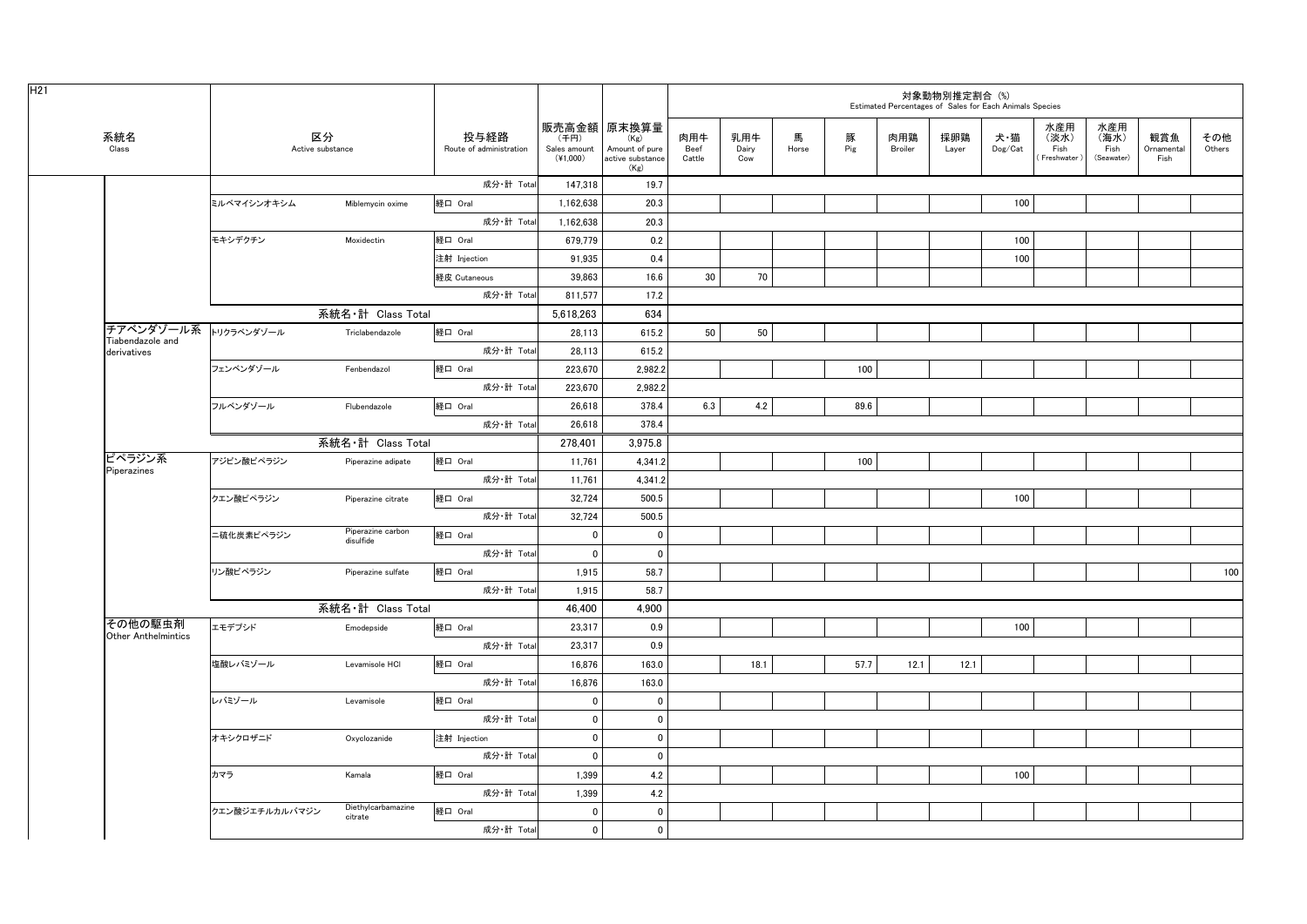| H <sub>21</sub>        |                                  |                        |                              |                                 |                                    |                                                                   |                       |                     |            |          |                | 対象動物別推定割合 (%)<br>Estimated Percentages of Sales for Each Animals Species |                                    |                                   |                                   |                           |               |
|------------------------|----------------------------------|------------------------|------------------------------|---------------------------------|------------------------------------|-------------------------------------------------------------------|-----------------------|---------------------|------------|----------|----------------|--------------------------------------------------------------------------|------------------------------------|-----------------------------------|-----------------------------------|---------------------------|---------------|
|                        | 系統名<br>Class                     | 区分<br>Active substance |                              | 投与経路<br>Route of administration | (千円)<br>Sales amount<br>$(*1,000)$ | 販売高金額 原末換算量<br>(Kg)<br>Amount of pure<br>active substance<br>(Kg) | 肉用牛<br>Beef<br>Cattle | 乳用牛<br>Dairy<br>Cow | 馬<br>Horse | 豚<br>Pig | 肉用鶏<br>Broiler | 採卵鶏<br>Layer                                                             | 犬・猫<br>$\mathsf{Dog}/\mathsf{Cat}$ | 水産用<br>(淡水)<br>Fish<br>Freshwater | 水産用<br>(海水)<br>Fish<br>(Seawater) | 観賞魚<br>Ornamental<br>Fish | その他<br>Others |
|                        |                                  | サントニン                  | Santonin                     | 経口 Oral                         | 26,256                             | 14.6                                                              |                       |                     |            |          |                |                                                                          | 100                                |                                   |                                   |                           |               |
|                        |                                  |                        |                              | 成分·計 Total                      | 26,256                             | 14.6                                                              |                       |                     |            |          |                |                                                                          |                                    |                                   |                                   |                           |               |
|                        |                                  | ジソフェノール                | Disophenol                   | 注射 Injection                    | $\pmb{0}$                          | $\mathbf 0$                                                       |                       |                     |            |          |                |                                                                          |                                    |                                   |                                   |                           |               |
|                        |                                  |                        |                              | 成分·計 Total                      | $\mathbf 0$                        | $\mathbf 0$                                                       |                       |                     |            |          |                |                                                                          |                                    |                                   |                                   |                           |               |
|                        |                                  | 酒石酸モランテル               | Morantel tartrate            | 経口 Oral                         | $\pmb{0}$                          | $\mathbf 0$                                                       |                       |                     |            |          |                |                                                                          |                                    |                                   |                                   |                           |               |
|                        |                                  |                        |                              | 成分·計 Total                      | $\mathbf 0$                        | $\mathbf 0$                                                       |                       |                     |            |          |                |                                                                          |                                    |                                   |                                   |                           |               |
|                        |                                  | トリブロムサラン               | Tribromsalan                 | 経口 Oral                         | $\mathbf 0$                        | $\mathbf 0$                                                       |                       |                     |            |          |                |                                                                          |                                    |                                   |                                   |                           |               |
|                        |                                  |                        |                              | 成分·計 Total                      | $\mathbf 0$                        | $\mathbf 0$                                                       |                       |                     |            |          |                |                                                                          |                                    |                                   |                                   |                           |               |
|                        |                                  | パモ酸ピランテル               | Pyrantel pamoate             | 経口 Oral                         | 1,575,669                          | 2,803.8                                                           |                       |                     | 8.1        |          |                |                                                                          | 91.9                               |                                   |                                   |                           |               |
|                        |                                  |                        |                              | 成分·計 Total                      | 1,575,669                          | 2.803.8                                                           |                       |                     |            |          |                |                                                                          |                                    |                                   |                                   |                           |               |
|                        |                                  | ビチオノール                 | Bithionol                    | 経口 Oral                         | 20,765                             | 60.0                                                              | $10\,$                |                     | 90         |          |                |                                                                          |                                    |                                   |                                   |                           |               |
|                        |                                  |                        |                              | 成分·計 Total                      | 20,765                             | 60.0                                                              |                       |                     |            |          |                |                                                                          |                                    |                                   |                                   |                           |               |
|                        |                                  | フェノチアジン                | Phenithizine                 | 経口 Oral                         | 1.915                              | 168.2                                                             |                       |                     |            |          |                |                                                                          |                                    |                                   |                                   |                           | 100           |
|                        |                                  |                        |                              | 成分·計 Total                      | 1,915                              | 168.2                                                             |                       |                     |            |          |                |                                                                          |                                    |                                   |                                   |                           |               |
|                        |                                  | フェバンテル                 | Febantel                     | 経口 Oral                         | 144,949                            | 1,364.0                                                           |                       |                     |            |          |                |                                                                          | 3.2                                |                                   | 96.8                              |                           |               |
|                        |                                  |                        |                              | 成分·計 Total                      | 144,949                            | 1,364.0                                                           |                       |                     |            |          |                |                                                                          |                                    |                                   |                                   |                           |               |
|                        |                                  | プラジクアンテル               | Praziquantel                 | 経口 Oral                         | 345,394                            | 4,276.9                                                           |                       |                     | 1.0        |          |                |                                                                          | 0.2                                |                                   | 98.8                              |                           |               |
|                        |                                  |                        |                              | 注射 Injection                    | 29,760                             | 2.8                                                               |                       |                     |            |          |                |                                                                          | 100                                |                                   |                                   |                           |               |
|                        |                                  |                        |                              | 経皮 Cutaneous                    | 23,317                             | 3.5                                                               |                       |                     |            |          |                |                                                                          | 100                                |                                   |                                   |                           |               |
|                        |                                  |                        |                              | 成分·計 Total                      | 398,471                            | 4,283.2                                                           |                       |                     |            |          |                |                                                                          |                                    |                                   |                                   |                           |               |
|                        |                                  | ブロムフェノホス               | Bromofenofos                 | 経口 Oral                         | 2,891                              | 78.9                                                              | 40                    | 60                  |            |          |                |                                                                          |                                    |                                   |                                   |                           |               |
|                        |                                  |                        |                              | 成分·計 Total                      | 2,891                              | 78.9                                                              |                       |                     |            |          |                |                                                                          |                                    |                                   |                                   |                           |               |
|                        |                                  | マクリ                    | Makli (Digenea)              | 経口 Oral                         | 1,399                              | 12.6                                                              |                       |                     |            |          |                |                                                                          | 100                                |                                   |                                   |                           |               |
|                        |                                  |                        |                              | 成分·計 Total                      | 1,399                              | 12.6                                                              |                       |                     |            |          |                |                                                                          |                                    |                                   |                                   |                           |               |
|                        |                                  | メチリジン                  | Methylidyne                  | 注射 Injection                    | $\mathbf 0$                        | $\mathbf 0$                                                       |                       |                     |            |          |                |                                                                          |                                    |                                   |                                   |                           |               |
|                        |                                  |                        |                              | 成分·計 Total                      | $\mathbf 0$                        | $\mathbf 0$                                                       |                       |                     |            |          |                |                                                                          |                                    |                                   |                                   |                           |               |
|                        |                                  | メラルソミン二塩酸塩             | Melarsomine 2HCl             | 注射 Injection                    | 4,600                              | 0.1                                                               |                       |                     |            |          |                |                                                                          | 100                                |                                   |                                   |                           |               |
|                        |                                  |                        |                              | 成分·計 Total                      | 4,600                              | 0.1                                                               |                       |                     |            |          |                |                                                                          |                                    |                                   |                                   |                           |               |
|                        |                                  | ヨウ化ジチアザニン              | Dithiazanine iodide          | 経口 Oral                         | $\mathbf 0$                        | $\mathbf 0$                                                       |                       |                     |            |          |                |                                                                          |                                    |                                   |                                   |                           |               |
|                        |                                  |                        |                              | 成分·計 Total                      | $\mathbf 0$                        | $\mathbf 0$                                                       |                       |                     |            |          |                |                                                                          |                                    |                                   |                                   |                           |               |
|                        |                                  |                        | 系統名·計 Class Total            |                                 | 2,218,507                          | 8,953                                                             |                       |                     |            |          |                |                                                                          |                                    |                                   |                                   |                           |               |
| 抗原虫剤<br>Antiprotozoals | その他の抗原虫剤<br>Other Antiprotozoals | グリカルピラミド               | Glycarpiramide               | 経口 Oral                         | 25,020                             | 388.6                                                             |                       |                     |            |          | 8.4            | 1.4                                                                      |                                    |                                   |                                   |                           | 90.2          |
|                        |                                  |                        |                              | 成分·計 Total                      | 25,020                             | 388.6                                                             |                       |                     |            |          |                |                                                                          |                                    |                                   |                                   |                           |               |
|                        |                                  | グルコン酸アンチモンナトリウム        | Antimon guluconate<br>sodium | 注射 Injection                    | 225                                | 1.5                                                               |                       |                     |            |          |                |                                                                          |                                    |                                   |                                   |                           | 100           |
|                        |                                  |                        |                              | 成分·計 Total                      | 225                                | 1.5                                                               |                       |                     |            |          |                |                                                                          |                                    |                                   |                                   |                           |               |